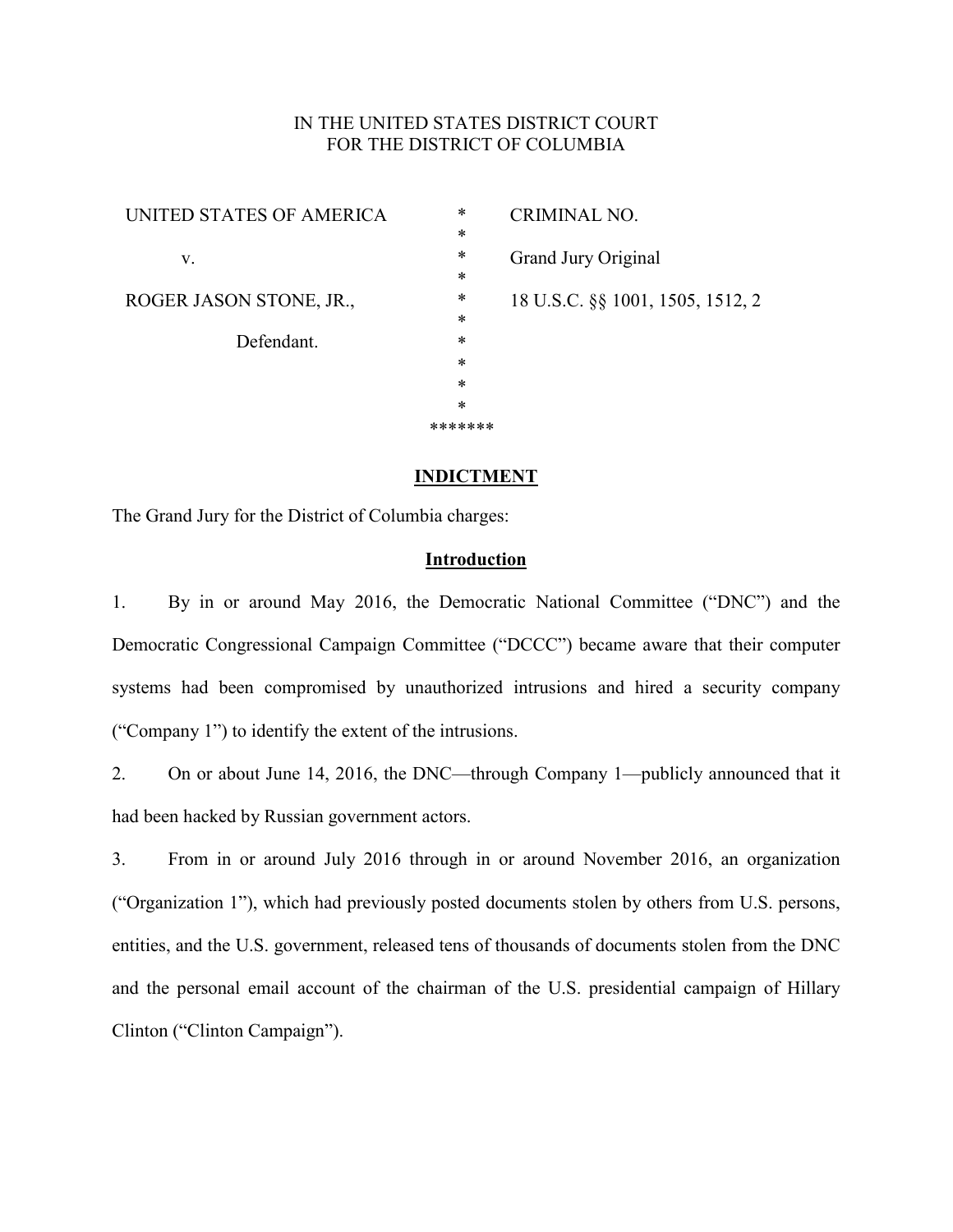- a. On or about July 22, 2016, Organization 1 released documents stolen from the DNC.
- b. Between on or about October 7, 2016 and on or about November 7, 2016, Organization 1 released approximately 33 tranches of documents that had been stolen from the personal email account of the Clinton Campaign chairman, totaling over 50,000 stolen documents.

4. ROGER JASON STONE, JR. was a political consultant who worked for decades in U.S. politics and on U.S. political campaigns. STONE was an official on the U.S. presidential campaign of Donald J. Trump ("Trump Campaign") until in or around August 2015, and maintained regular contact with and publicly supported the Trump Campaign through the 2016 election.

5. During the summer of 2016, STONE spoke to senior Trump Campaign officials about Organization 1 and information it might have had that would be damaging to the Clinton Campaign. STONE was contacted by senior Trump Campaign officials to inquire about future releases by Organization 1.

6. By in or around early August 2016, STONE was claiming both publicly and privately to have communicated with Organization 1. By in or around mid-August 2016, Organization 1 made a public statement denying direct communication with STONE. Thereafter, STONE said that his communication with Organization 1 had occurred through a person STONE described as a "mutual friend," "go-between," and "intermediary." STONE also continued to communicate with members of the Trump Campaign about Organization 1 and its intended future releases.

7. After the 2016 U.S. presidential election, the U.S. House of Representatives Permanent Select Committee on Intelligence ("HPSCI"), the U.S. Senate Select Committee on Intelligence ("SSCI"), and the Federal Bureau of Investigation ("FBI") opened or announced their respective

2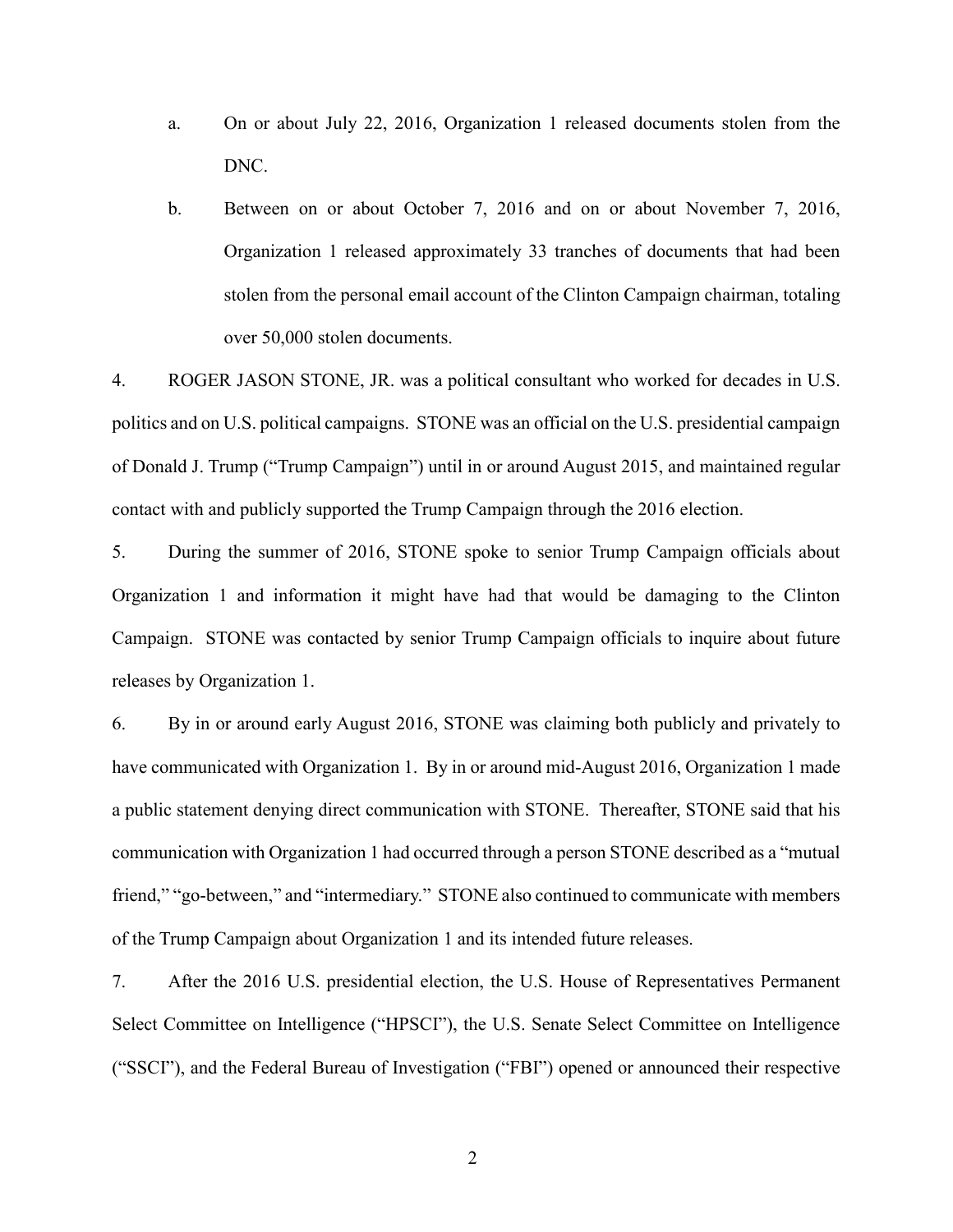investigations into Russian interference in the 2016 U.S. presidential election, which included investigating STONE's claims of contact with Organization 1.

8. In response, STONE took steps to obstruct these investigations. Among other steps to obstruct the investigations, STONE:

- a. Made multiple false statements to HPSCI about his interactions regarding Organization 1, and falsely denied possessing records that contained evidence of these interactions; and
- b. Attempted to persuade a witness to provide false testimony to and withhold pertinent information from the investigations.

#### **Other Relevant Individuals**

9. Person 1 was a political commentator who worked with an online media publication during the 2016 U.S. presidential campaign. Person 1 spoke regularly with STONE throughout the campaign, including about the release of stolen documents by Organization 1.

10. Person 2 was a radio host who had known STONE for more than a decade. In testimony before HPSCI on or about September 26, 2017, STONE described Person 2 (without naming him) as an "intermediary," "go-between," and "mutual friend" to the head of Organization 1. In a follow-up letter to HPSCI dated October 13, 2017, STONE identified Person 2 by name and claimed Person 2 was the "gentleman who confirmed for Mr. Stone" that the head of Organization 1 had "'[e]mails related to Hillary Clinton which are pending publication.'"

#### **Background**

### STONE's Communications About Organization 1 During the Campaign

11. By in or around June and July 2016, STONE informed senior Trump Campaign officials that he had information indicating Organization 1 had documents whose release would be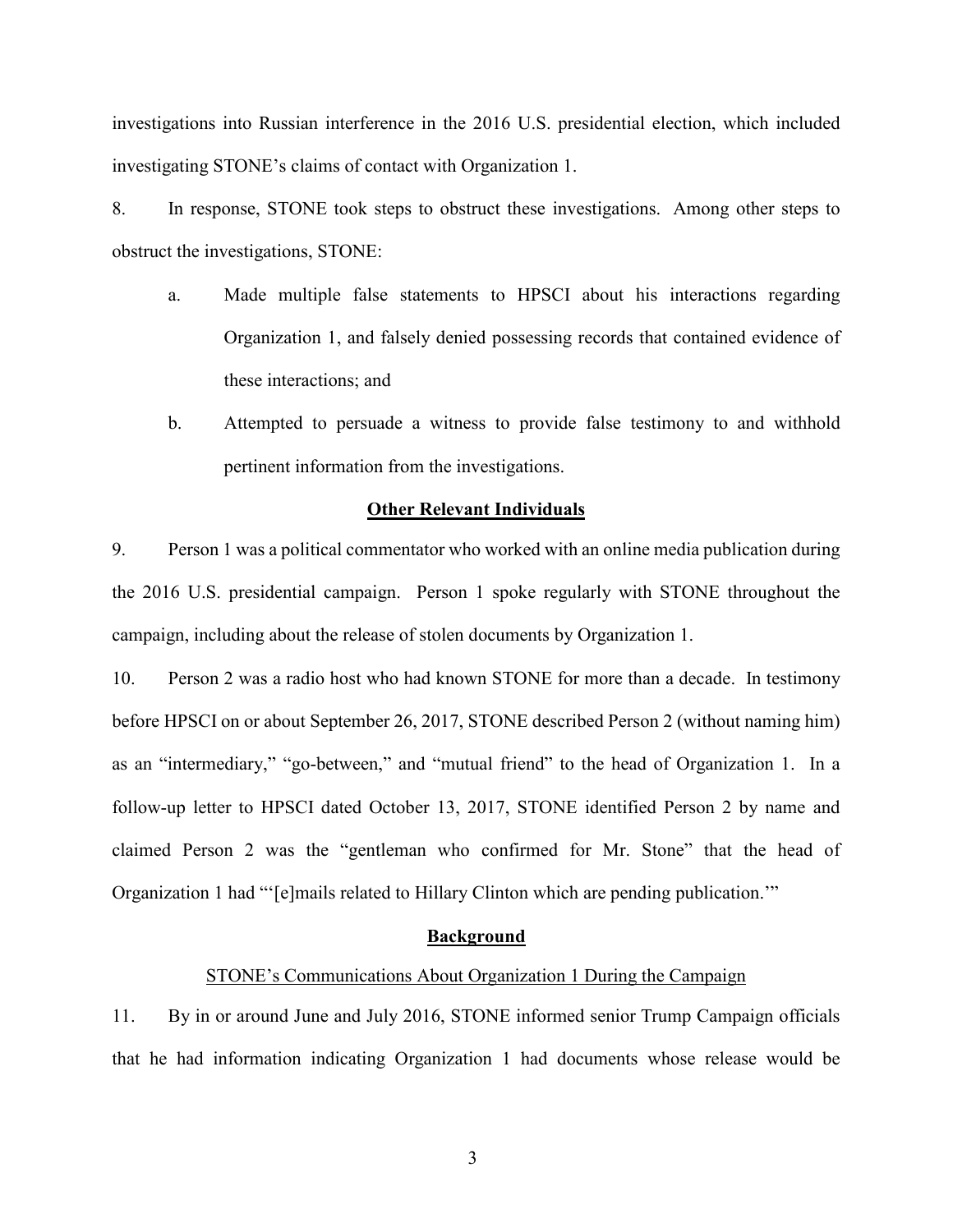damaging to the Clinton Campaign. The head of Organization 1 was located at all relevant times at the Ecuadorian Embassy in London, United Kingdom.

12. After the July 22, 2016 release of stolen DNC emails by Organization 1, a senior Trump Campaign official was directed to contact STONE about any additional releases and what other damaging information Organization 1 had regarding the Clinton Campaign. STONE thereafter told the Trump Campaign about potential future releases of damaging material by Organization 1. 13. STONE also corresponded with associates about contacting Organization 1 in order to obtain additional emails damaging to the Clinton Campaign.

- a. On or about July 25, 2016, STONE sent an email to Person 1 with the subject line, "Get to [the head of Organization 1]." The body of the message read, "Get to [the head of Organization 1] [a]t Ecuadorian Embassy in London and get the pending [Organization 1] emails . . . they deal with Foundation, allegedly." On or about the same day, Person 1 forwarded STONE's email to an associate who lived in the United Kingdom and was a supporter of the Trump Campaign.
- b. On or about July 31, 2016, STONE emailed Person 1 with the subject line, "Call me MON." The body of the email read in part that Person 1's associate in the United Kingdom "should see [the head of Organization 1]."
- c. On or about August 2, 2016, Person 1 emailed STONE. Person 1 wrote that he was currently in Europe and planned to return in or around mid-August. Person 1 stated in part, "Word is friend in embassy plans 2 more dumps. One shortly after I'm back. 2nd in Oct. Impact planned to be very damaging." The phrase "friend in embassy" referred to the head of Organization 1. Person 1 added in the same email, "Time to let more than [the Clinton Campaign chairman] to be exposed as in bed w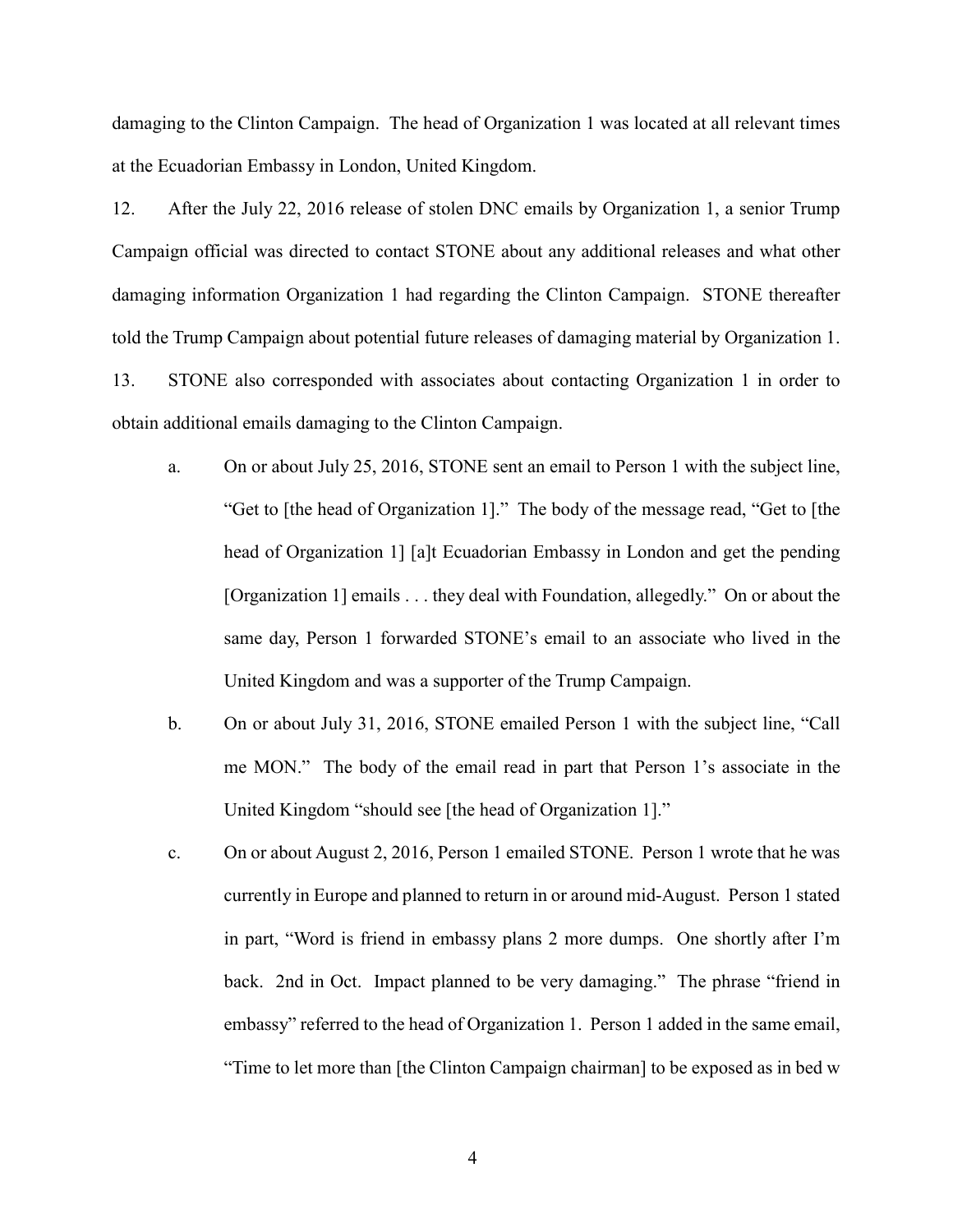enemy if they are not ready to drop HRC. That appears to be the game hackers are now about. Would not hurt to start suggesting HRC old, memory bad, has stroke – neither he nor she well. I expect that much of next dump focus, setting stage for Foundation debacle."

14. Starting in early August 2016, after receiving the August 2, 2016 email from Person 1, STONE made repeated statements about information he claimed to have learned from the head of Organization 1.

- a. On or about August 8, 2016, STONE attended a public event at which he stated, "I actually have communicated with [the head of Organization 1]. I believe the next tranche of his documents pertain to the Clinton Foundation, but there's no telling what the October surprise may be."
- b. On or about August 12, 2016, STONE stated during an interview that he was "in communication with [the head of Organization 1]" but was "not at liberty to discuss what I have."
- c. On or about August 16, 2016, STONE stated during an interview that "it became known on this program that I have had some back-channel communication with [Organization 1] and [the head of Organization 1]." In a second interview on or about the same day, STONE stated that he "communicated with [the head of Organization 1]" and that they had a "mutual acquaintance who is a fine gentleman."
- d. On or about August 18, 2016, STONE stated during a television interview that he had communicated with the head of Organization 1 through an "intermediary, somebody who is a mutual friend."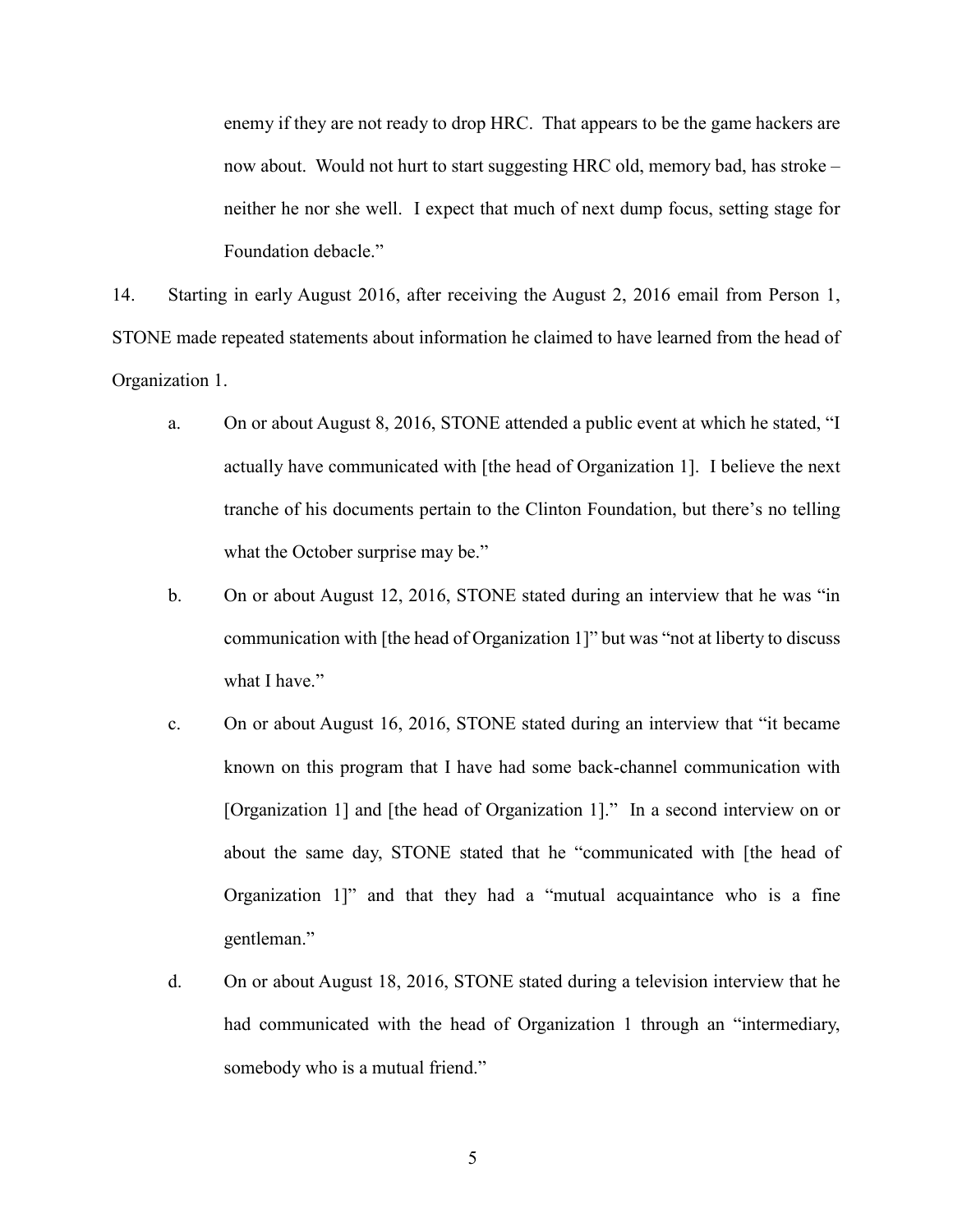e. On or about August 23, 2016, Person 2 asked STONE during a radio interview, "You've been in touch indirectly with [the head of Organization 1]. . . . Can you give us any kind of insight? Is there an October surprise happening?" STONE responded, "Well, first of all, I don't want to intimate in any way that I control or have influence with [the head of Organization 1] because I do not. . . . We have a mutual friend, somebody we both trust and therefore I am a recipient of pretty good information."

15. Beginning on or about August 19, 2016, STONE exchanged written communications, including by text message and email, with Person 2 about Organization 1 and what the head of Organization 1 planned to do.

- a. On or about August 19, 2016, Person 2 sent a text message to STONE that read in part, "I'm going to have [the head of Organization 1] on my show next Thursday." On or about August 21, 2016, Person 2 sent another text message to STONE, writing in part, "I have [the head of Organization 1] on Thursday so I'm completely tied up on that day."
- b. On or about August 25, 2016, the head of Organization 1 was a guest on Person 2's radio show for the first time. On or about August 26, 2016, Person 2 sent a text message to STONE that stated, "[the head of Organization 1] talk[ed] about you last night." STONE asked what the head of Organization 1 said, to which Person 2 responded, "He didn't say anything bad we were talking about how the Press is trying to make it look like you and he are in cahoots."
- c. On or about August 27, 2016, Person 2 sent text messages to STONE that said, "We are working on a [head of Organization 1] radio show," and that he (Person 2) was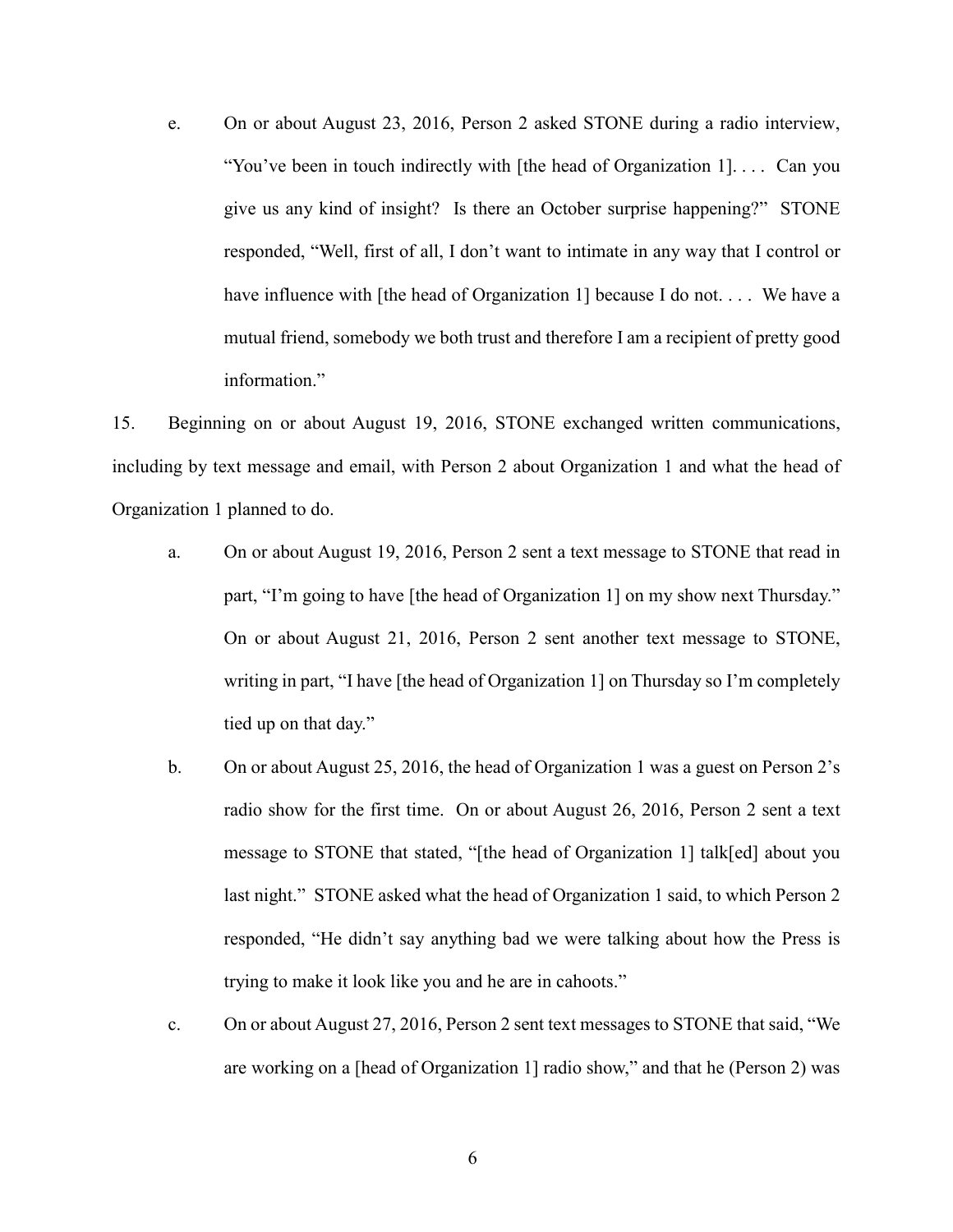"in charge" of the project. In a text message sent later that day, Person 2 added, "[The head of Organization 1] has kryptonite on Hillary."

- d. On or about September 18, 2016, STONE sent a text message to Person 2 that said, "I am e-mailing u a request to pass on to [the head of Organization 1]." Person 2 responded "Ok," and added in a later text message, "[j]ust remember do not name me as your connection to [the head of Organization 1] you had one before that you referred to."
	- i. On or about the same day, September 18, 2016, STONE emailed Person 2 an article with allegations against then-candidate Clinton related to her service as Secretary of State. STONE stated, "Please ask [the head of Organization 1] for any State or HRC e-mail from August 10 to August 30—particularly on August 20, 2011 that mention [the subject of the article] or confirm this narrative."
	- ii. On or about September 19, 2016, STONE texted Person 2 again, writing, "Pass my message . . . to [the head of Organization 1]." Person 2 responded, "I did." On or about September 20, 2016, Person 2 forwarded the request to a friend who was an attorney with the ability to contact the head of Organization 1. Person 2 blindcopied STONE on the forwarded email.
- e. On or about September 30, 2016, Person 2 sent STONE via text message a photograph of Person 2 standing outside the Ecuadorian Embassy in London where the head of Organization 1 was located.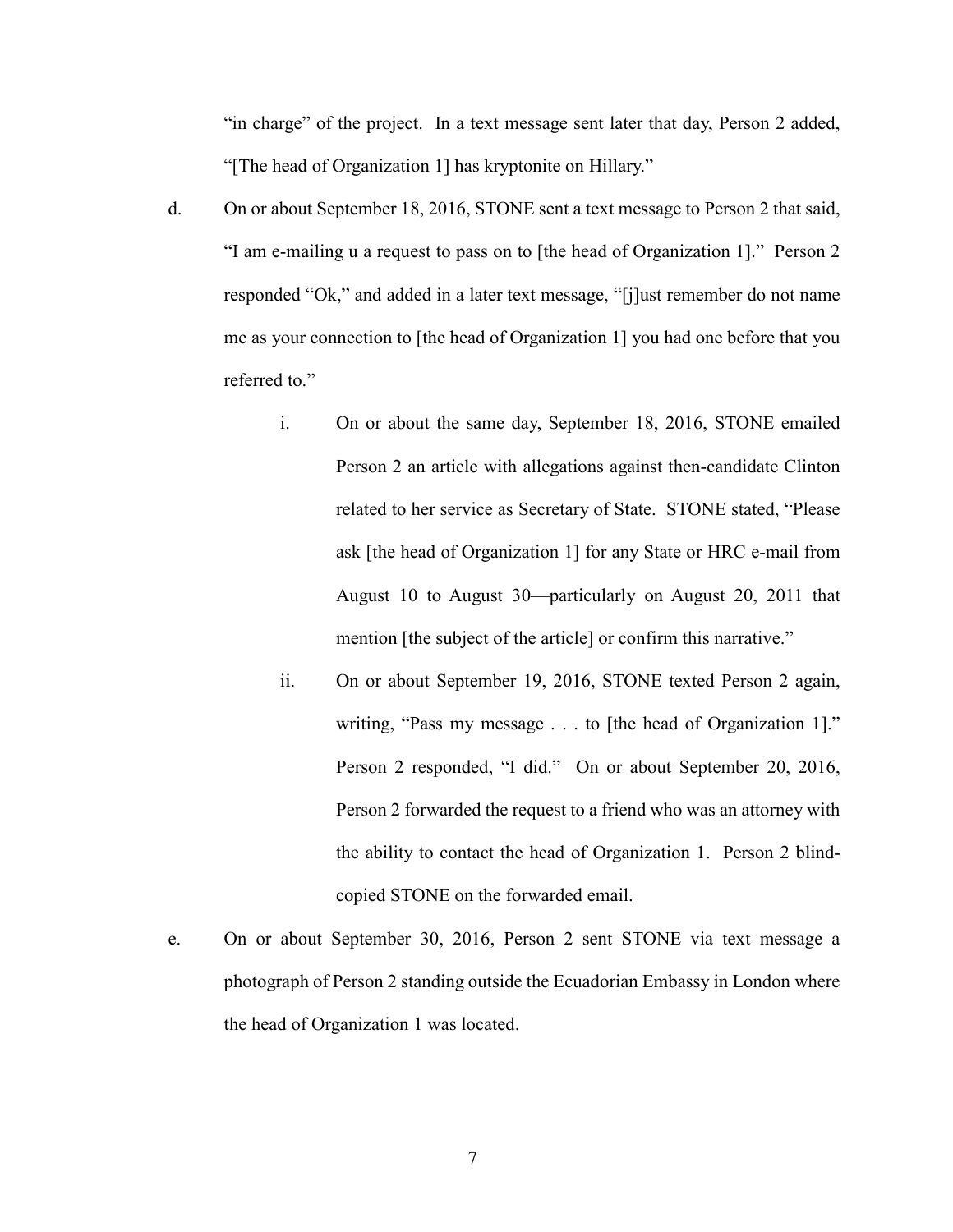- f. On or about October 1, 2016, which was a Saturday, Person 2 sent STONE text messages that stated, "big news Wednesday . . . now pretend u don't know me . . . Hillary's campaign will die this week." In the days preceding these messages, the press had reported that the head of Organization 1 planned to make a public announcement on or about Tuesday, October 4, 2016, which was reported to be the ten-year anniversary of the founding of Organization 1.
- g. On or about October 2, 2016, STONE emailed Person 2, with the subject line "WTF?," a link to an article reporting that Organization 1 was canceling its "highly anticipated Tuesday announcement due to security concerns." Person 2 responded to STONE, "head fake."
- h. On or about the same day, October 2, 2016, STONE texted Person 2 and asked, "Did [the head of Organization 1] back off." On or about October 3, 2016, Person 2 initially responded, "I can't tal[k] about it." After further exchanges with STONE, Person 2 said, "I think it[']s on for tomorrow." Person 2 added later that day, "Off the Record Hillary and her people are doing a full-court press they [*sic*] keep [the head of Organization 1] from making the next dump . . . That's all I can tell you on this line . . . Please leave my name out of it."

16. In or around October 2016, STONE made statements about Organization 1's future releases, including statements similar to those that Person 2 made to him. For example:

- a. On or about October 3, 2016, STONE wrote to a supporter involved with the Trump Campaign, "Spoke to my friend in London last night. The payload is still coming."
- b. Also on or about October 3, 2016, STONE received an email from a reporter who had connections to a high-ranking Trump Campaign official that asked, "[the head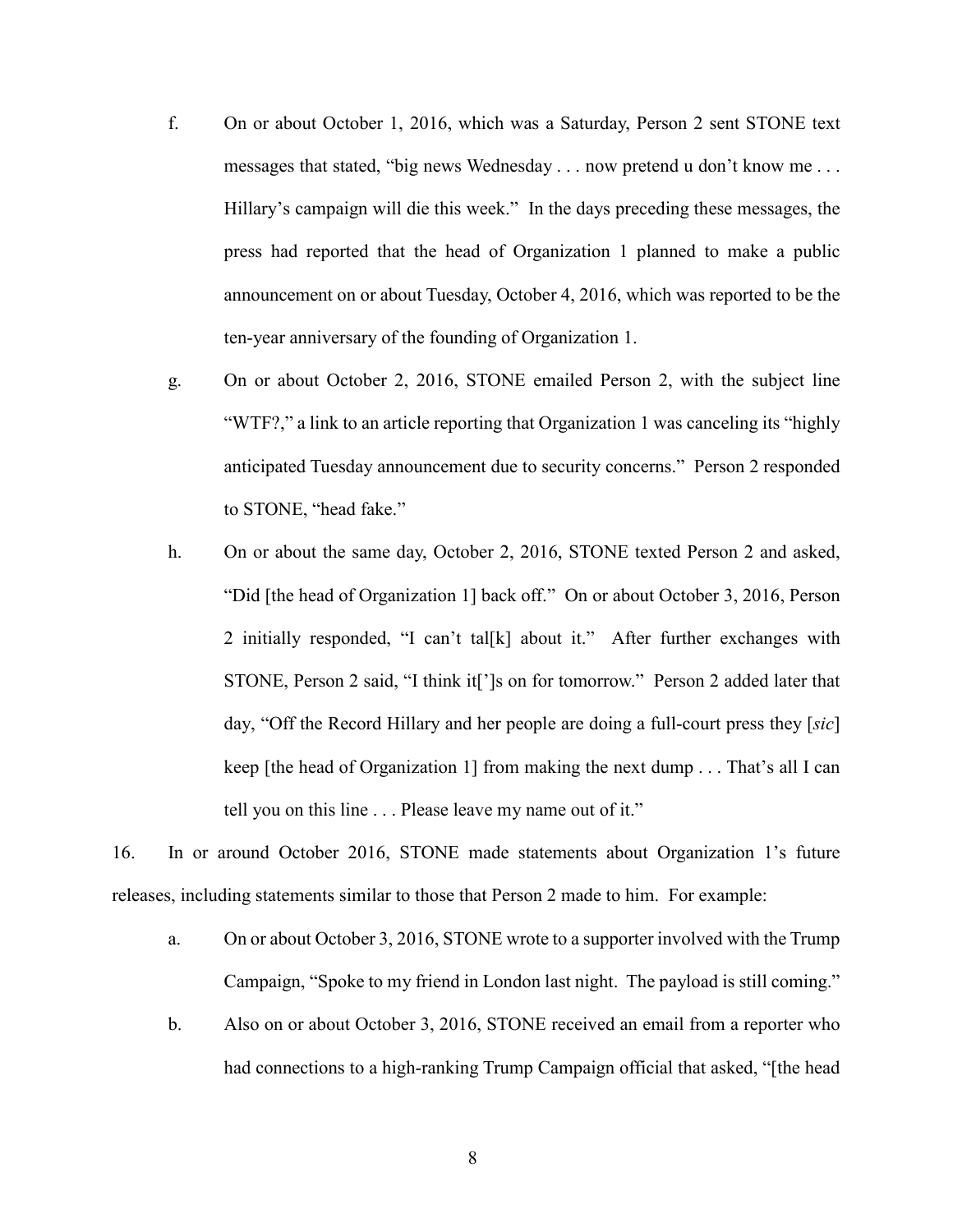of Organization 1] – what's he got? Hope it's good." STONE responded in part, "It is. I'd tell [the high-ranking Trump Campaign official] but he doesn't call me back."

- c. On or about October 4, 2016, the head of Organization 1 held a press conference but did not release any new materials pertaining to the Clinton Campaign. Shortly afterwards, STONE received an email from the high-ranking Trump Campaign official asking about the status of future releases by Organization 1. STONE answered that the head of Organization 1 had a "[s]erious security concern" but that Organization 1 would release "a load every week going forward."
- d. Later that day, on or about October 4, 2016, the supporter involved with the Trump Campaign asked STONE via text message if he had "hear[d] anymore from London." STONE replied, "Yes - want to talk on a secure line - got Whatsapp?" STONE subsequently told the supporter that more material would be released and that it would be damaging to the Clinton Campaign.

17. On or about October 7, 2016, Organization 1 released the first set of emails stolen from the Clinton Campaign chairman. Shortly after Organization 1's release, an associate of the highranking Trump Campaign official sent a text message to STONE that read "well done." In subsequent conversations with senior Trump Campaign officials, STONE claimed credit for having correctly predicted the October 7, 2016 release.

#### The Investigations

18. In or around 2017, government officials publicly disclosed investigations into Russian interference in the 2016 U.S. presidential election and possible links to individuals associated with the campaigns.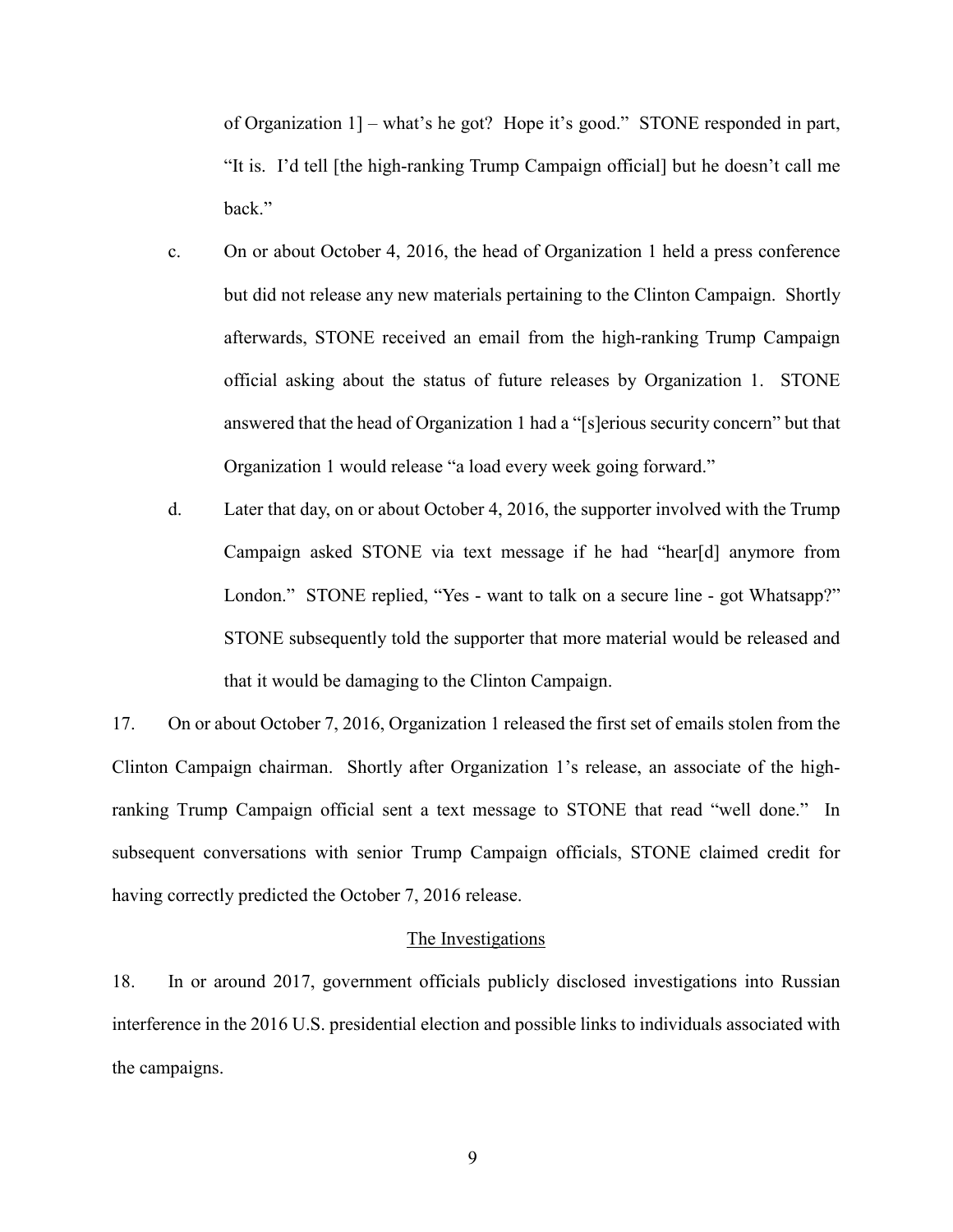- a. On or about January 13, 2017, the chairman and vice chairman of SSCI announced the committee would conduct an inquiry that would investigate, among other things, any intelligence regarding links between Russia and individuals associated with political campaigns, as well as Russian cyber activity and other "active measures" directed against the United States in connection with the 2016 election.
- b. On or about January 25, 2017, the chairman and ranking member of HPSCI announced that HPSCI had been conducting an inquiry similar to SSCI's.
- c. On or about March 20, 2017, the then-director of the FBI testified at a HPSCI hearing and publicly disclosed that the FBI was investigating Russian interference in the 2016 election and possible links and coordination between the Trump Campaign and the Russian government.
- d. By in or around August 2017, news reports stated that a federal grand jury had opened an investigation into matters relating to Russian government efforts to interfere in the 2016 election, including possible links and coordination between the Trump Campaign and the Russian government.

#### **STONE's False Testimony to HPSCI**

19. In or around May 2017, HPSCI sent a letter requesting that STONE voluntarily appear before the committee and produce:

> Any documents, records, electronically stored information including e-mail, communication, recordings, data and tangible things (including, but not limited to, graphs, charts, photographs, images and other documents) regardless of form, other than those widely available (e.g., newspaper articles) that reasonably could lead to the discovery of any facts within the investigation's publiclyannounced parameters.

On or about May 22, 2017, STONE caused a letter to be submitted to HPSCI stating that "Mr.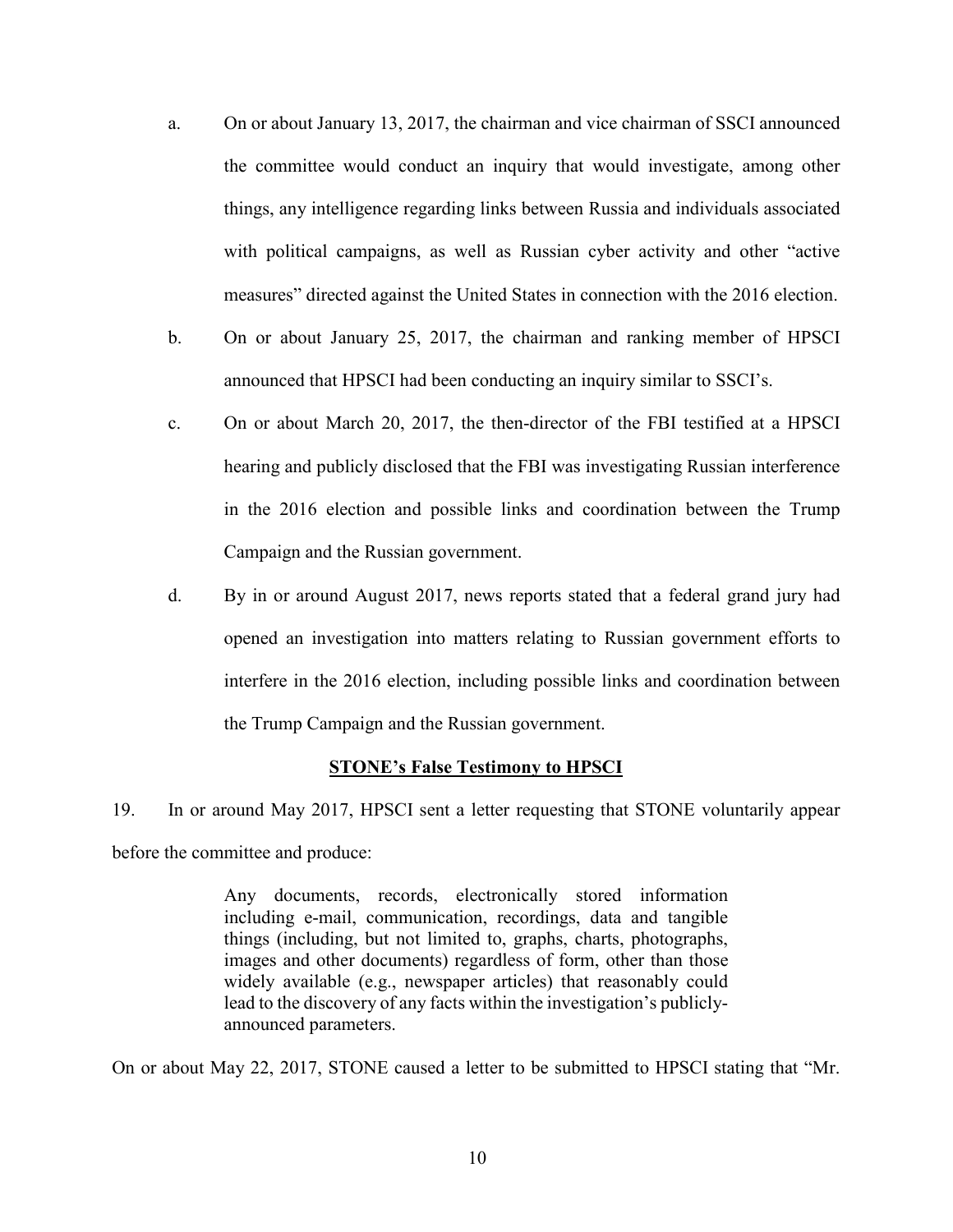Stone has no documents, records, or electronically stored information, regardless of form, other than those widely available that reasonably could lead to the discovery of any facts within the investigation's publicly-announced parameters."

20. On or about September 26, 2017, STONE testified before HPSCI in Washington, D.C. as part of the committee's ongoing investigation. In his opening statement, STONE stated, "These hearings are largely based on a yet unproven allegation that the Russian state is responsible for the hacking of the DNC and [the Clinton Campaign chairman] and the transfer of that information to [Organization 1]." STONE further stated that "[m]embers of this Committee" had made certain "assertions against me which must be rebutted here today," which included "[t]he charge that I knew in advance about, and predicted, the hacking of Clinton campaign chairman<sup>['s]</sup> email, [and] that I had advanced knowledge of the source or actual content of the [Organization 1] disclosures regarding Hillary Clinton."

21. In the course of his HPSCI testimony, STONE made deliberately false and misleading statements to the committee concerning, among other things, his possession of documents pertinent to HPSCI's investigation; the source for his early August 2016 statements about Organization 1; requests he made for information from the head of Organization 1; his communications with his identified intermediary; and his communications with the Trump Campaign about Organization 1.

## STONE's False and Misleading Testimony About His Possession of Documents Pertinent to HPSCI's Investigation

22. During his HPSCI testimony, STONE was asked, "So you have no emails to anyone concerning the allegations of hacked documents . . . or any discussions you have had with third parties about [the head of Organization 1]? You have no emails, no texts, no documents whatsoever, any kind of that nature?" STONE falsely and misleadingly answered, "That is correct.

11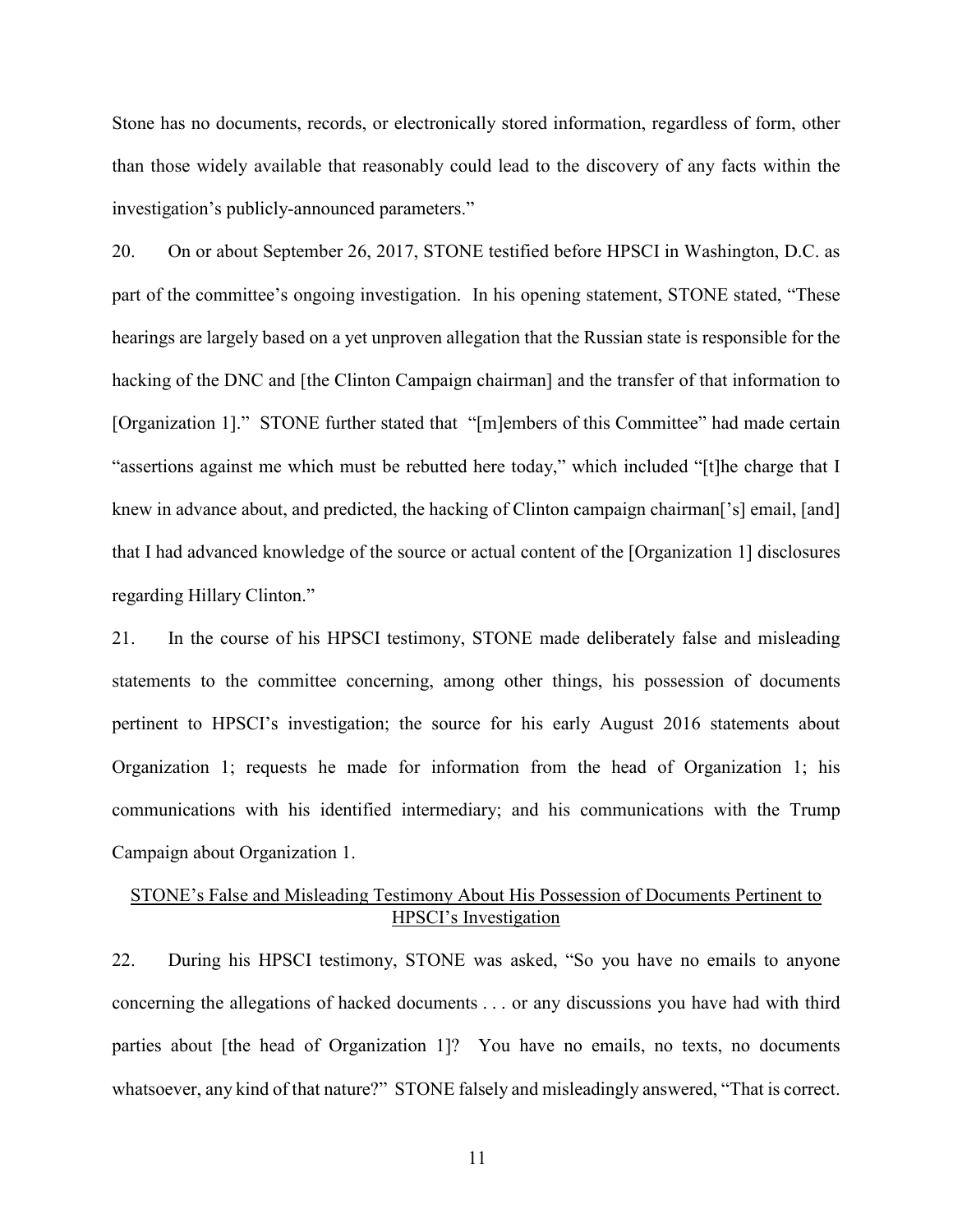Not to my knowledge."

23. In truth and in fact, STONE had sent and received numerous emails and text messages during the 2016 campaign in which he discussed Organization 1, its head, and its possession of hacked emails. At the time of his false testimony, STONE was still in possession of many of these emails and text messages, including:

- a. The email from STONE to Person 1 on or about July 25, 2016 that read in part, "Get to [the head of Organization 1] [a]t Ecuadorian Embassy in London and get the pending [Organization 1] emails . . . they deal with Foundation, allegedly.";
- b. The email from STONE to Person 1 on or about July 31, 2016 that said an associate of Person 1 "should see [the head of Organization 1].";
- c. The email from Person 1 to STONE on or about August 2, 2016 that stated in part, "Word is friend in embassy plans 2 more dumps. One shortly after I'm back. 2nd in Oct. Impact planned to be very damaging.";
- d. Dozens of text messages and emails, beginning on or about August 19, 2016 and continuing through the election, between STONE and Person 2 in which they discussed Organization 1 and the head of Organization 1;
- e. The email from STONE on or about October 3, 2016 to the supporter involved with the Trump Campaign, which read in part, "Spoke to my friend in London last night. The payload is still coming."; and
- f. The emails on or about October 4, 2016 between STONE and the high-ranking member of the Trump Campaign, including STONE's statement that Organization 1 would release "a load every week going forward."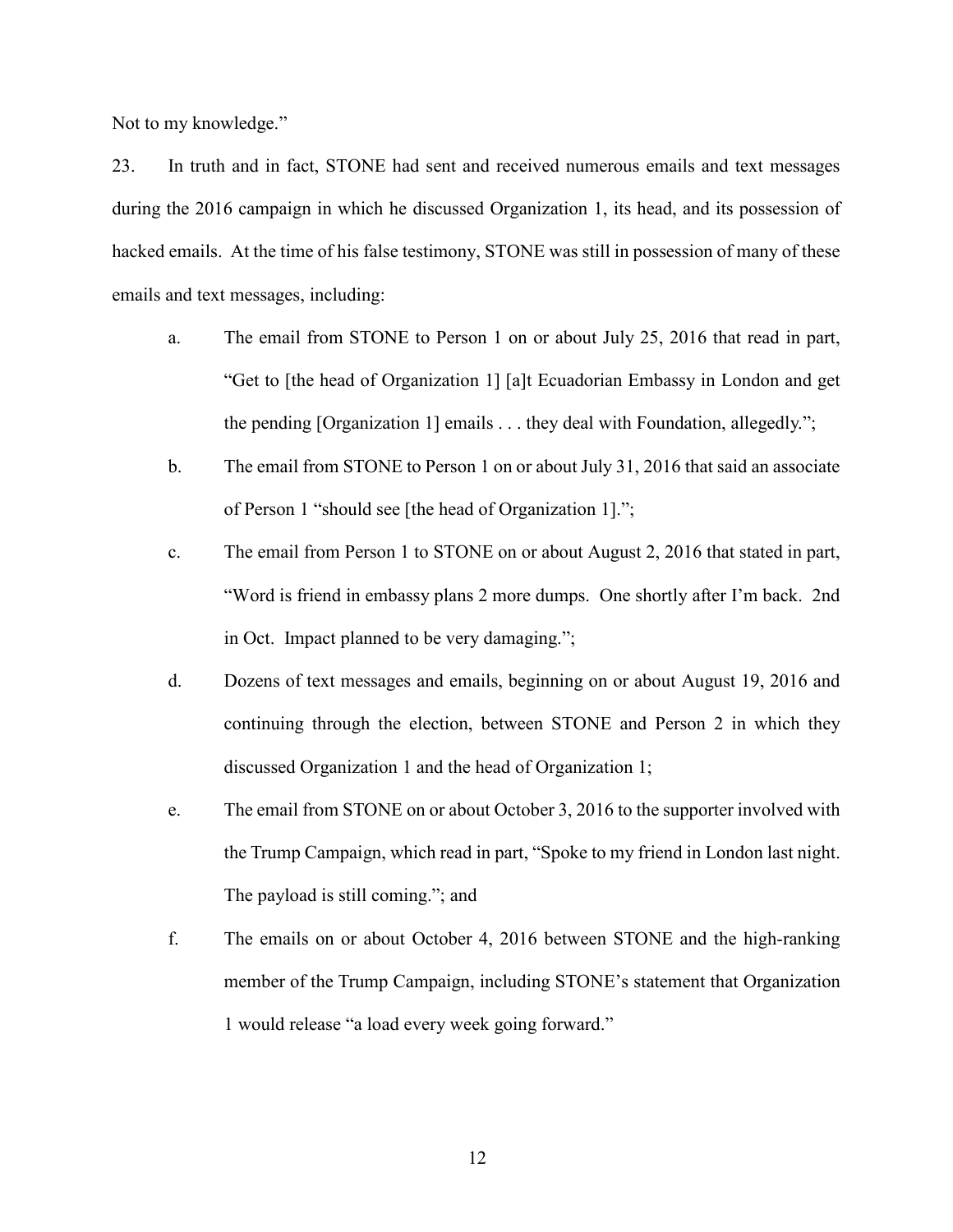24. By falsely claiming that he had no emails or text messages in his possession that referred to the head of Organization 1, STONE avoided providing a basis for HPSCI to subpoena records in his possession that could have shown that other aspects of his testimony were false and misleading.

#### STONE's False and Misleading Testimony About His Early August 2016 Statements

25. During his HPSCI testimony on or about September 26, 2017, STONE was asked to explain hisstatements in early August 2016 about being in contact with the head of Organization 1. STONE was specifically asked about his statement on or about August 8, 2016 that "I've actually communicated with [the head of Organization 1]," as well as his statement on or about August 12, 2016 that he was "in communication with [the head of Organization 1]" but was "not at liberty to discuss what I have."

26. STONE responded that his public references to having a means of contacting Organization 1 referred exclusively to his contact with a journalist, who STONE described as a "go-between, as an intermediary, as a mutual friend" of the head of Organization 1. STONE stated that he asked this individual, his intermediary, "to confirm what [the head of Organization 1] ha[d] tweeted, himself, on July 21st, that he ha<sup>[d]</sup> the Clinton emails and that he [would] publish them." STONE further stated that the intermediary "was someone I knew had interviewed [the head of Organization 1]. And I merely wanted confirmation of what he had tweeted on the 21st." STONE declined to tell HPSCI the name of this "intermediary" but provided a description in his testimony that was consistent with Person 2.

27. On or about October 13, 2017, STONE caused a letter to be submitted to HPSCI that identified Person 2 by name as the "gentleman who confirmed for Mr. Stone" that the head of Organization 1 had "'[e]mails related to Hillary Clinton which are pending publication.'"

13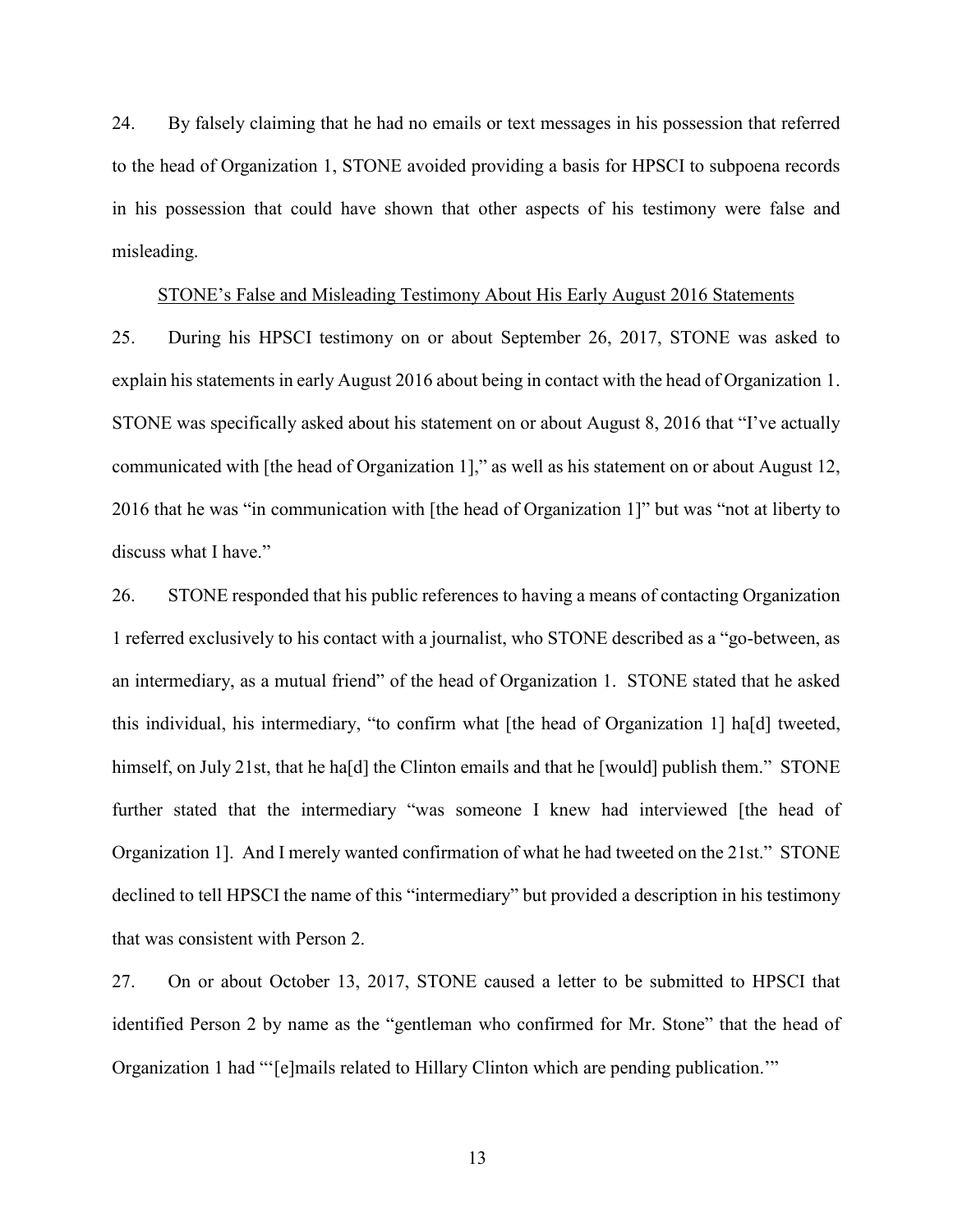28. STONE's explanation of his August 2016 statements about communicating with the head of Organization 1 was false and misleading. In truth and in fact, the first time Person 2 interviewed the head of Organization 1 was on or about August 25, 2016, after STONE made his August 8 and August 12, 2016 public statements. Similarly, at the time STONE made his August 2016 statements, STONE had directed Person 1—not Person 2—to contact the head of Organization 1. And Person 1—not Person 2—had told STONE in advance of STONE's August 8 and August 12, 2016 public statements that "[w]ord is friend in embassy plans 2 more dumps," including one in October. At no time did STONE identify Person 1 to HPSCI as another individual STONE contacted to serve as a "go-between," "intermediary," or other source of information from Organization 1. STONE also never disclosed his exchanges with Person 1 when answering HPSCI's questioning about STONE's August 8 and August 12, 2016 statements.

# STONE's False and Misleading Testimony About Requests He Made for Information from the Head of Organization 1

29. During his HPSCI testimony, STONE was asked, "[W]hat was the extent of the communication with [the intermediary]?" STONE replied, "I asked him to confirm . . . that the tweet of [the head of Organization 1] of the 21st was accurate, that they did in fact have . . . Hillary Clinton emails and that they would release them." STONE was then asked, "Did you ask [the intermediary] to communicate anything else to [the head of Organization 1]?" STONE falsely and misleadingly responded, "I did not." STONE was then asked, "Did you ask [the intermediary] to do anything on your own behalf?" STONE falsely and misleadingly responded, "I did not."

30. In truth and in fact, STONE directed both Person 1 and Person 2 to pass on requests to the head of Organization 1 for documents that STONE believed would be damaging to the Clinton Campaign. For example:

a. As described above, on or about July 25, 2016, STONE sent Person 1 an email that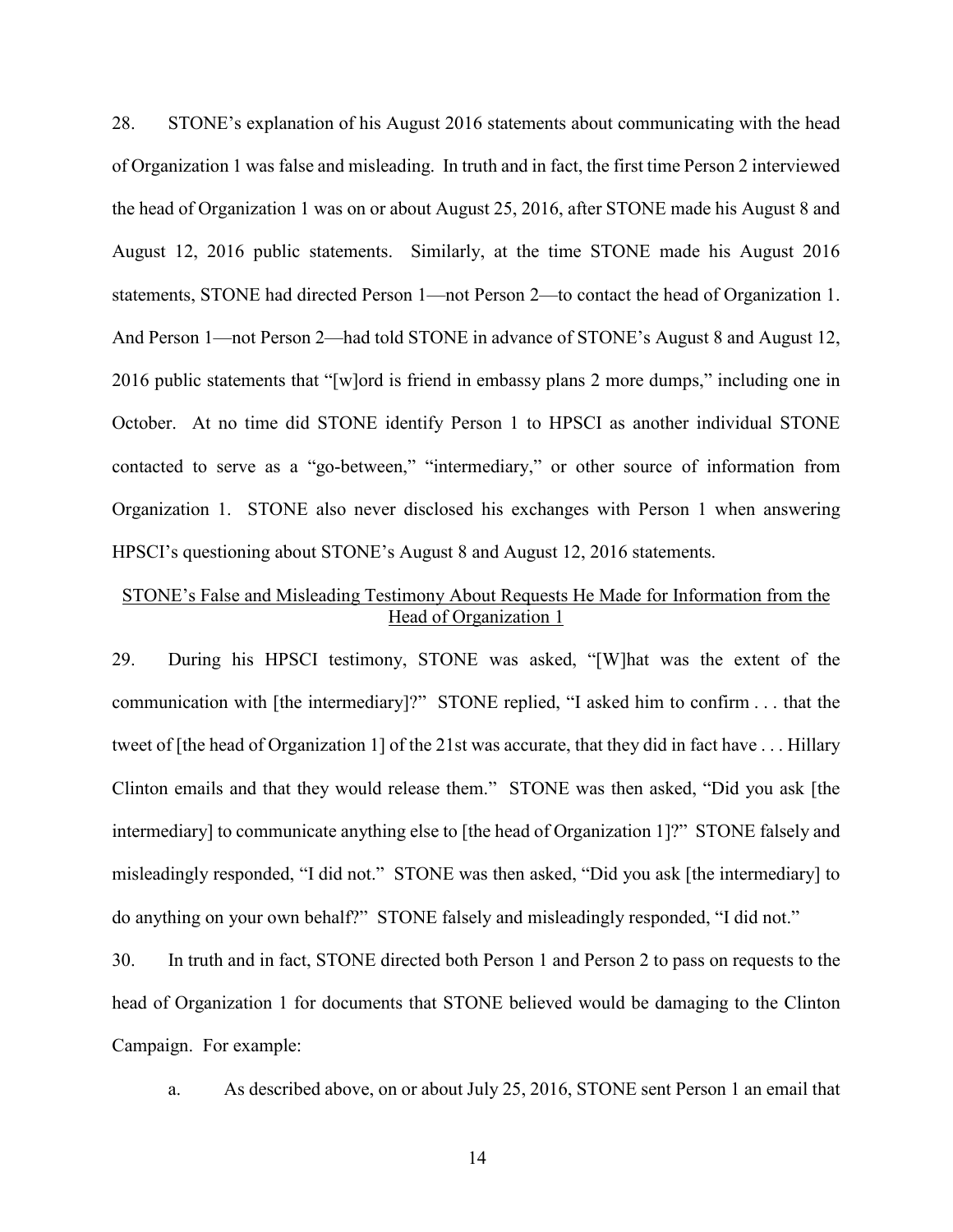read, "Get to [the head of Organization 1] [a]t Ecuadorian Embassy in London and get the pending [Organization 1] emails . . . they deal with Foundation, allegedly."

- b. On or about September 18, 2016, STONE sent a text message to Person 2 that said, "I am e-mailing u a request to pass on to [the head of Organization 1]," and then emailed Person 2 an article with allegations against then-candidate Clinton related to her service as Secretary of State. STONE added, "Please ask [the head of Organization 1] for any State or HRC e-mail from August 10 to August 30 particularly on August 20, 2011 that mention [the subject of the article] or confirm this narrative."
- c. On or about September 19, 2016, STONE texted Person 2 again, writing "Pass my message . . . to [the head of Organization 1]." Person 2 responded, "I did," and the next day Person 2, on an email blind-copied to STONE, forwarded the request to an attorney who had the ability to contact the head of Organization 1.

## STONE's False and Misleading Testimony About Communications with His Identified Intermediary

31. During his HPSCI testimony, STONE was asked repeatedly about his communications with the person he identified as his intermediary. STONE falsely and misleadingly stated that he had never communicated with his intermediary in writing in any way. During one exchange, STONE falsely and misleadingly claimed only to have spoken with the intermediary telephonically:

- Q: [H]ow did you communicate with the intermediary?
- A: Over the phone.
- Q: And did you have any other means of communicating with the intermediary?
- A: No.
- Q: No text messages, no none of the list, right?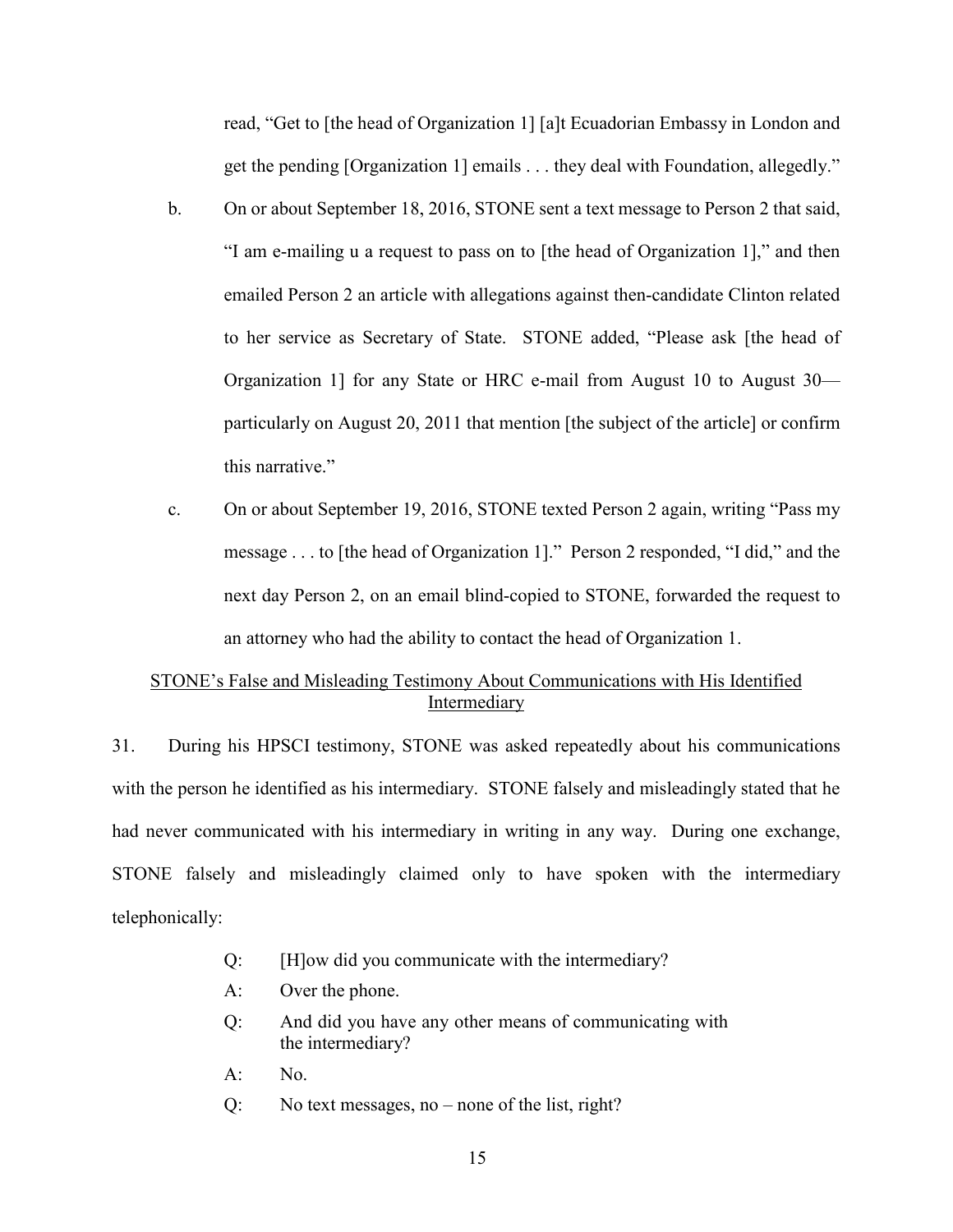A: No.

Later during his testimony, STONE again falsely denied ever communicating with his intermediary in writing:

- Q: So you never communicated with your intermediary in writing in any way?
- $A:$  No.
- Q: Never emailed him or texted him?
- A: He's not an email guy.
- Q: So all your conversations with him were in person or over the phone.
- A: Correct.

32. In truth and in fact, as described above, STONE and Person 2 (who STONE identified to HPSCI as his intermediary) engaged in frequent written communication by email and text message. STONE also engaged in frequent written communication by email and text message with Person 1, who also provided STONE with information regarding Organization 1.

33. Written communications between STONE and Person 1 and between STONE and Person 2 continued through STONE's HPSCI testimony. Indeed, on or about September 26, 2017—the day that STONE testified before HPSCI and denied having ever sent or received emails or text messages from Person 2—STONE and Person 2 exchanged over thirty text messages.

34. Certain electronic messages between STONE and Person 1 and between STONE and Person 2 would have been material to HPSCI. For example:

- a. In or around July 2016, STONE emailed Person 1 to "get to" the head of Organization 1 and obtain the pending emails.
- b. In or around September 2016, STONE sent messages directing Person 2 to pass a request to the head of Organization 1.
- c. On or about January 6, 2017, Person 2 sent STONE an email that had the subject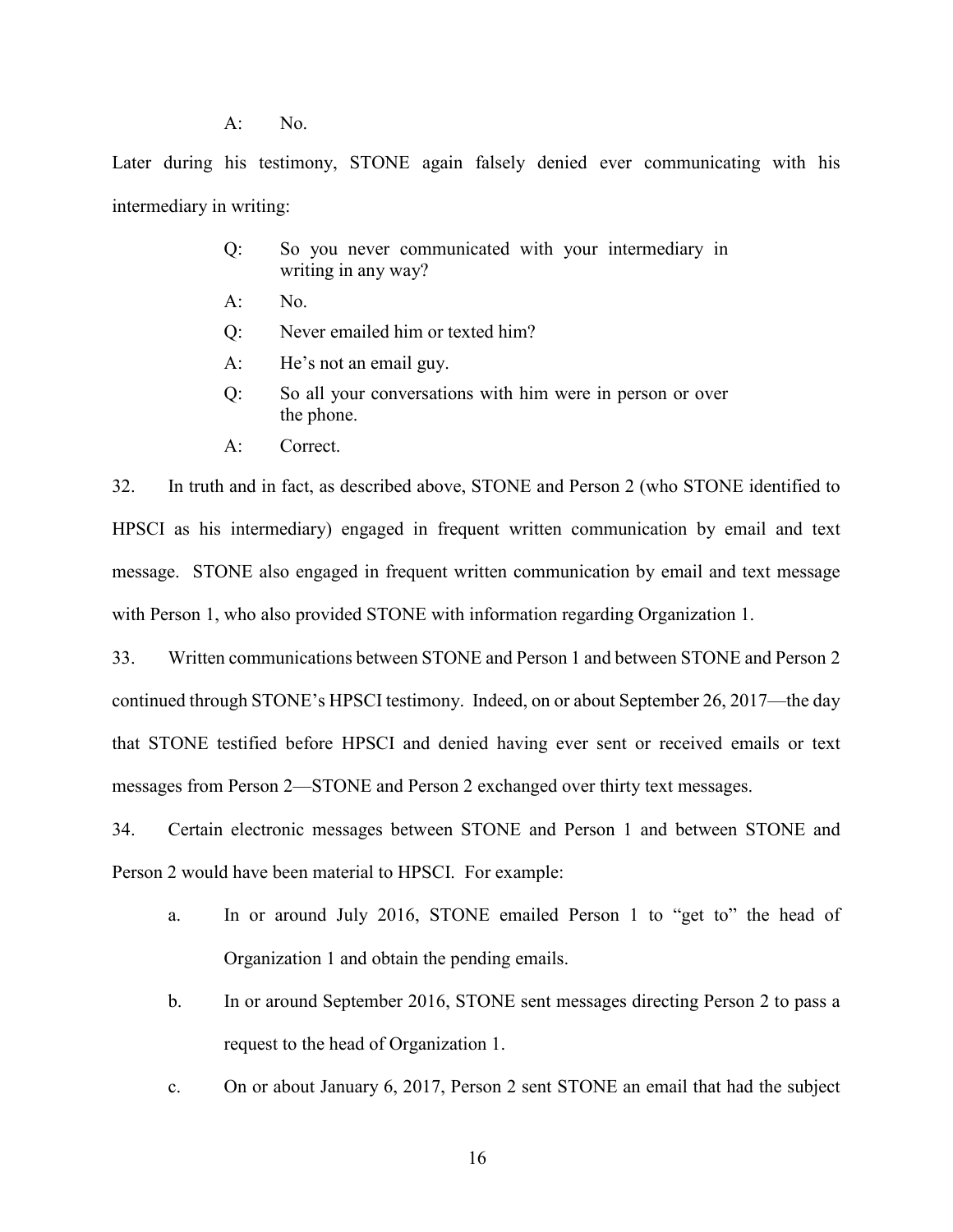line "Back channel bs." In the email, Person 2 wrote, "Well I have put together timelines[] and you [] said you have a back-channel way back a month before I had [the head of Organization 1] on my show . . . I have never had a conversation with [the head of Organization 1] other than my radio show . . . I have pieced it all together . . .so you may as well tell the truth that you had no back-channel or there's the guy you were talking about early August."

#### STONE's False and Misleading Testimony About Communications with the Trump Campaign

35. During his HPSCI testimony, STONE was asked, "did you discuss your conversations with the intermediary with anyone involved in the Trump campaign?" STONE falsely and misleadingly answered, "I did not." In truth and in fact, and as described above, STONE spoke to multiple individuals involved in the Trump Campaign about what he claimed to have learned from his intermediary to Organization 1, including the following:

- a. On multiple occasions, STONE told senior Trump Campaign officials about materials possessed by Organization 1 and the timing of future releases.
- b. On or about October 3, 2016, STONE wrote to a supporter involved with the Trump Campaign, "Spoke to my friend in London last night. The payload is still coming."
- c. On or about October 4, 2016, STONE told a high-ranking Trump Campaign official that the head of Organization 1 had a "[s]erious security concern" but would release "a load every week going forward."

#### **Attempts to Prevent Person 2 from Contradicting STONE's False Statements to HPSCI**

36. On or about October 19, 2017, STONE sent Person 2 an excerpt of his letter to HPSCI that identified Person 2 as his "intermediary" to Organization 1. STONE urged Person 2, if asked by HPSCI, to falsely confirm what STONE had previously testified to, including that it was Person 2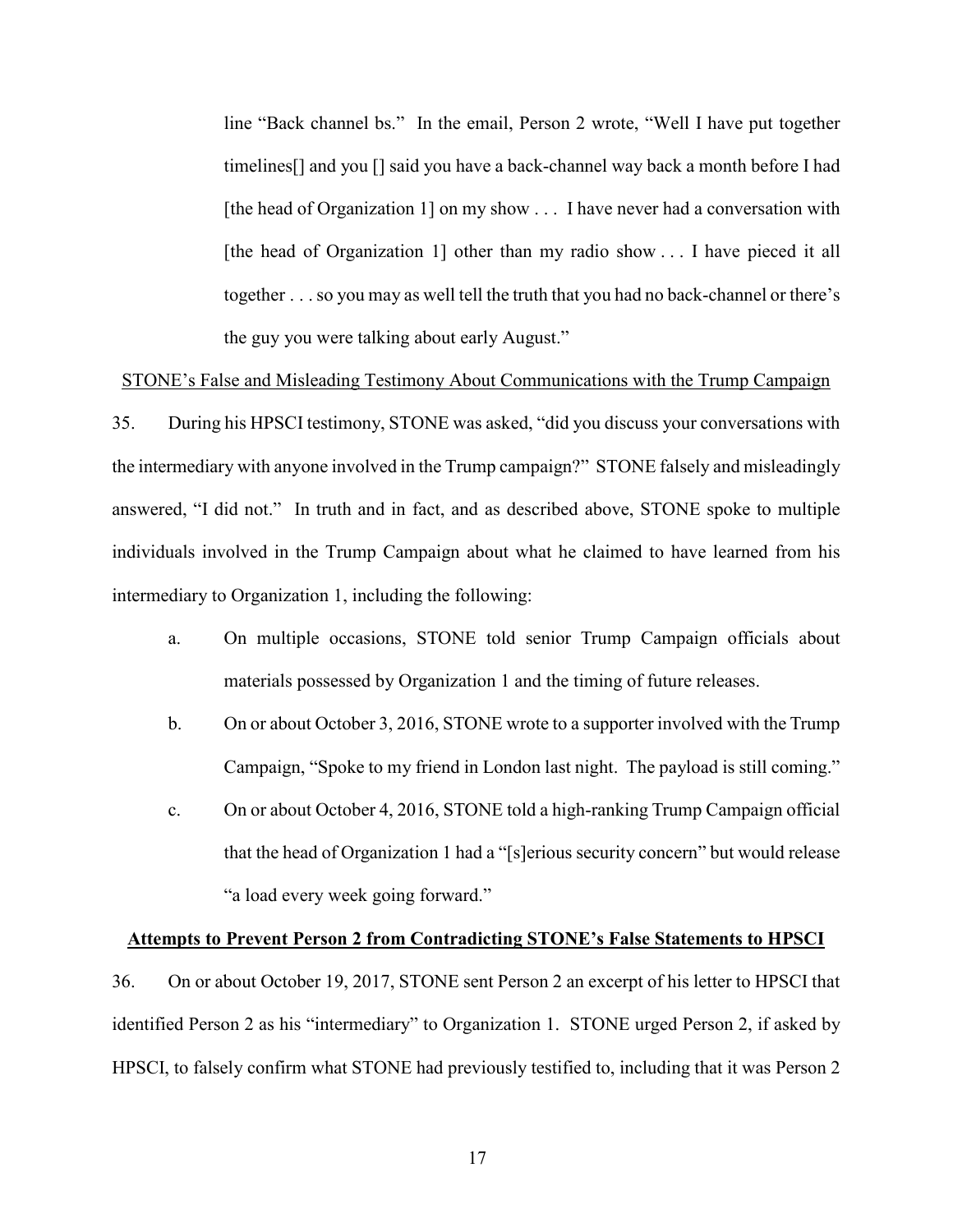who provided STONE with the basis for STONE's early August 2016 statements about contact with Organization 1. Person 2 repeatedly told STONE that his testimony was false and told him to correct his testimony to HPSCI. STONE did not do so. STONE then engaged in a prolonged effort to prevent Person 2 from contradicting STONE's false statements to HPSCI.

37. In or around November 2017, Person 2 received a request from HPSCI to testify voluntarily before the committee. After being contacted by HPSCI, Person 2 spoke and texted repeatedly with STONE. In these discussions, STONE sought to have Person 2 testify falsely either that Person 2 was the identified intermediary or that Person 2 could not remember what he had told STONE. Alternatively, STONE sought to have Person 2 invoke his Fifth Amendment right against selfincrimination. For example:

- a. On or about November 19, 2017, in a text message to STONE, Person 2 said that his lawyer wanted to see him (Person 2). STONE responded, "'Stonewall it. Plead the fifth. Anything to save the plan' . . . Richard Nixon." On or about November 20, 2017, Person 2 informed HPSCI that he declined HPSCI's request for a voluntary interview.
- b. On or about November 21, 2017, Person 2 texted STONE, "I wastold that the house committee lawyer told my lawyer that I will be getting a subpoena." STONE responded, "That was the point at which your lawyers should have told them you would assert your 5th Amendment rights if compelled to appear."
- c. On or about November 28, 2017, Person 2 received a subpoena compelling his testimony before HPSCI. Person 2 informed STONE of the subpoena.
- d. On or about November 30, 2017, STONE asked Person 1 to write publicly about Person 2. Person 1 responded, "Are you sure you want to make something out of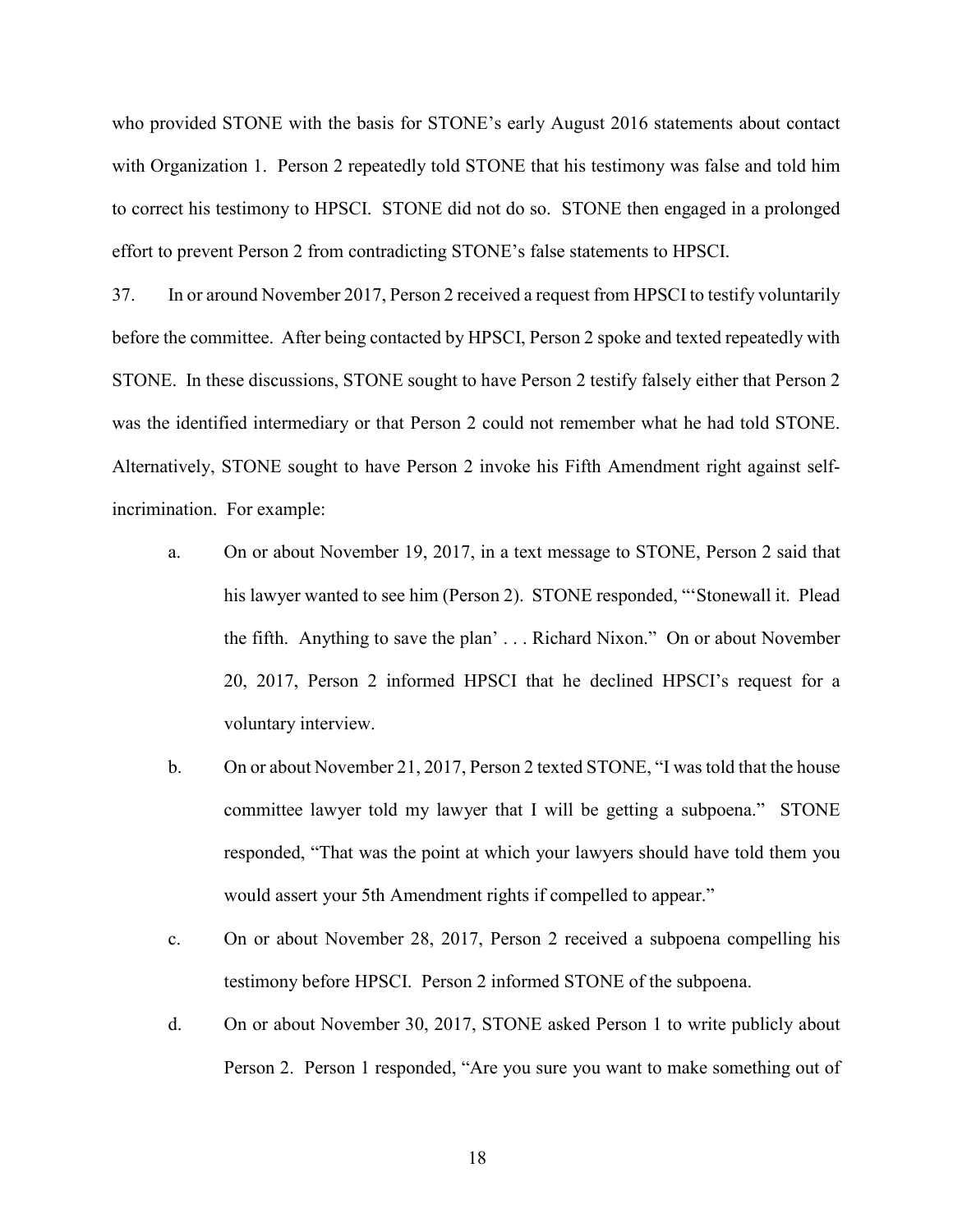this now? Why not wait to see what [Person 2] does. You may be defending yourself too much—raising new questions that will fuel new inquiries. This may be a time to say less, not more." STONE responded by telling Person 1 that Person 2 "will take the 5th—but let's hold a day."

- e. On multiple occasions, including on or about December 1, 2017, STONE told Person 2 that Person 2 should do a "Frank Pentangeli" before HPSCI in order to avoid contradicting STONE's testimony. Frank Pentangeli is a character in the film *The Godfather: Part II*, which both STONE and Person 2 had discussed, who testifies before a congressional committee and in that testimony claims not to know critical information that he does in fact know.
- f. On or about December 1, 2017, STONE texted Person 2, "And if you turned over anything to the FBI you're a fool." Later that day, Person 2 texted STONE, "You need to amend your testimony before I testify on the 15th." STONE responded, "If you testify you're a fool. Because of tromp I could never get away with a certain [*sic*] my Fifth Amendment rights but you can. I guarantee you you are the one who gets indicted for perjury if you're stupid enough to testify."

38. On or about December 12, 2017, Person 2 informed HPSCI that he intended to assert his Fifth Amendment privilege against self-incrimination if required to appear by subpoena. Person 2 invoked his Fifth Amendment privilege in part to avoid providing evidence that would show STONE's previous testimony to Congress was false.

<span id="page-18-0"></span>39. Following Person 2's invocation of his Fifth Amendment privilege not to testify before HPSCI, STONE and Person 2 continued to have discussions about the various investigations into Russian interference in the 2016 election and what information Person 2 would provide to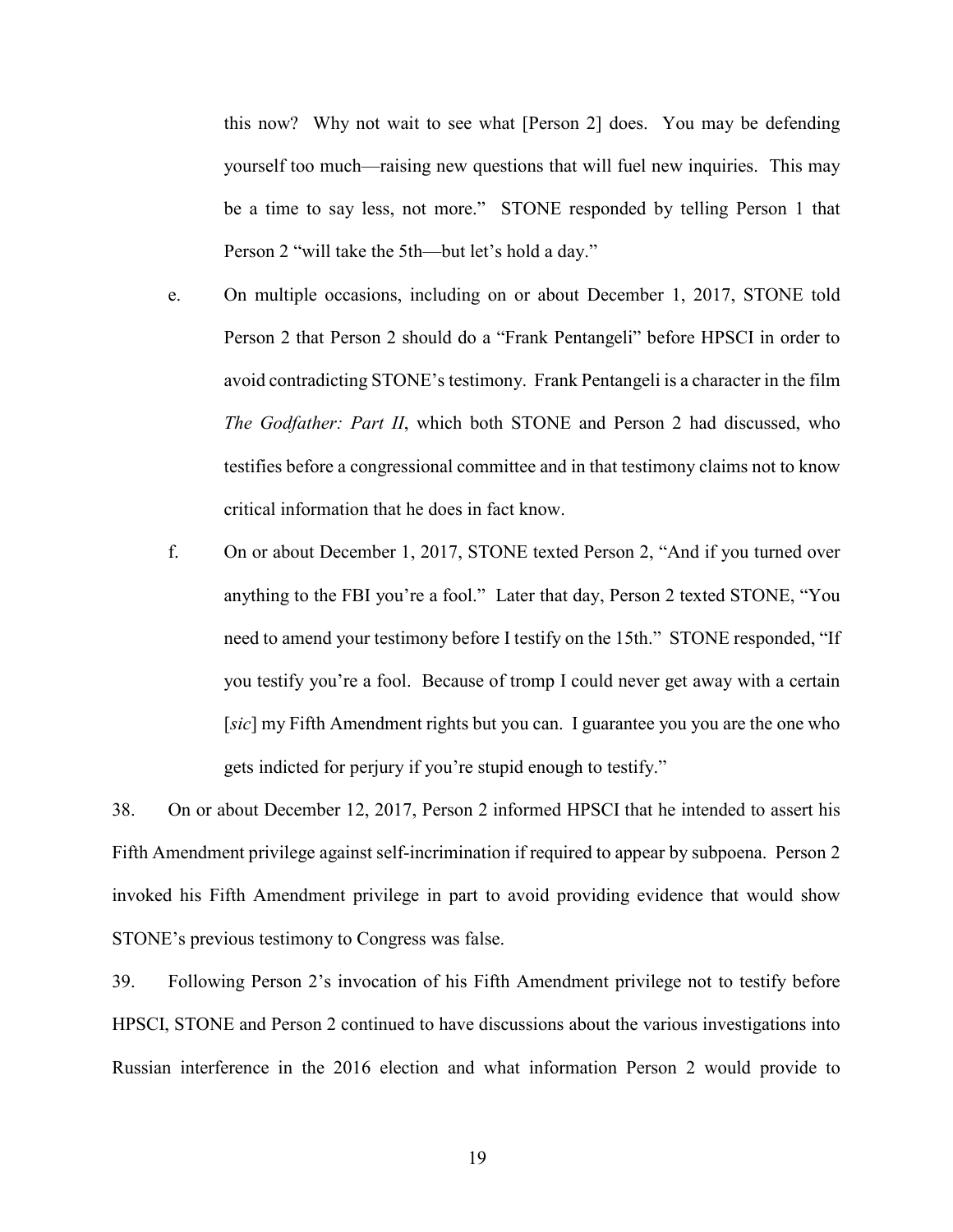investigators. During these conversations, STONE repeatedly made statements intended to prevent Person 2 from cooperating with the investigations. For example:

- a. On or about December 24, 2017, Person 2 texted STONE, "I met [the head of Organization 1] for f[i]rst time this yea[r] sept 7... docs prove that... You should be honest w fbi . . . there was no back channel . . . be honest." STONE replied approximately two minutes later, "I'm not talking to the FBI and if your smart you won't either."
- b. On or about April 9, 2018, STONE wrote in an email to Person 2, "You are a rat. A stoolie. You backstab your friends-run your mouth my lawyers are dying Rip you to shreds." STONE also said he would "take that dog away from you," referring to Person 2's dog. On or about the same day, STONE wrote to Person 2, "I am so ready. Let's get it on. Prepare to die [expletive]."
- c. On or about May 21, 2018, Person 2 wrote in an email to STONE, "You should have just been honest with the house Intel committee . . . you've opened yourself up to perjury charges like an idiot." STONE responded, "You are so full of [expletive]. You got nothing. Keep running your mouth and I'll file a bar complaint against your friend [the attorney who had the ability to contact the head of Organization 1]."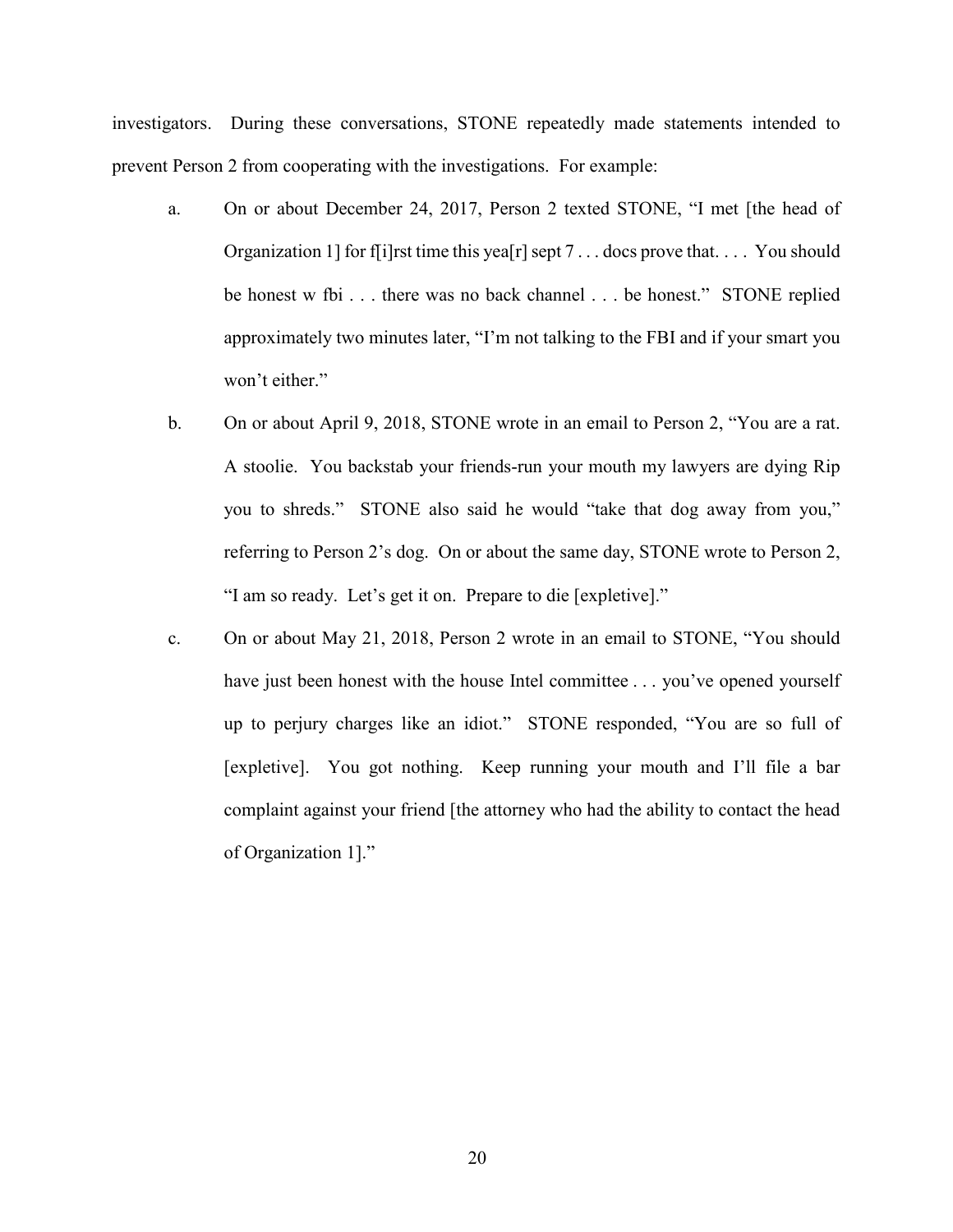### **COUNT ONE (Obstruction of Proceeding)**

40. Paragraphs [1](#page-0-0) through [39](#page-18-0) of this Indictment are re-alleged and incorporated by reference as if fully set forth herein.

41. From in or around May 2017 through at least December 2017, within the District of Columbia and elsewhere, the defendant ROGER JASON STONE, JR., corruptly influenced, obstructed, impeded, and endeavored to influence, obstruct, and impede the due and proper exercise of the power of inquiry under which any inquiry and investigation is being had by either House, and any committee of either House and any joint committee of the Congress, to wit: STONE testified falsely and misleadingly at a HPSCI hearing in or around September 2017; STONE failed to turn over and lied about the existence of responsive records to HPSCI's requests about documents; STONE submitted and caused to be submitted a letter to HPSCI falsely and misleadingly describing communications with Person 2; and STONE attempted to have Person 2 testify falsely before HPSCI or prevent him from testifying.

All in violation of Title 18, United States Code, Sections 1505 and 2.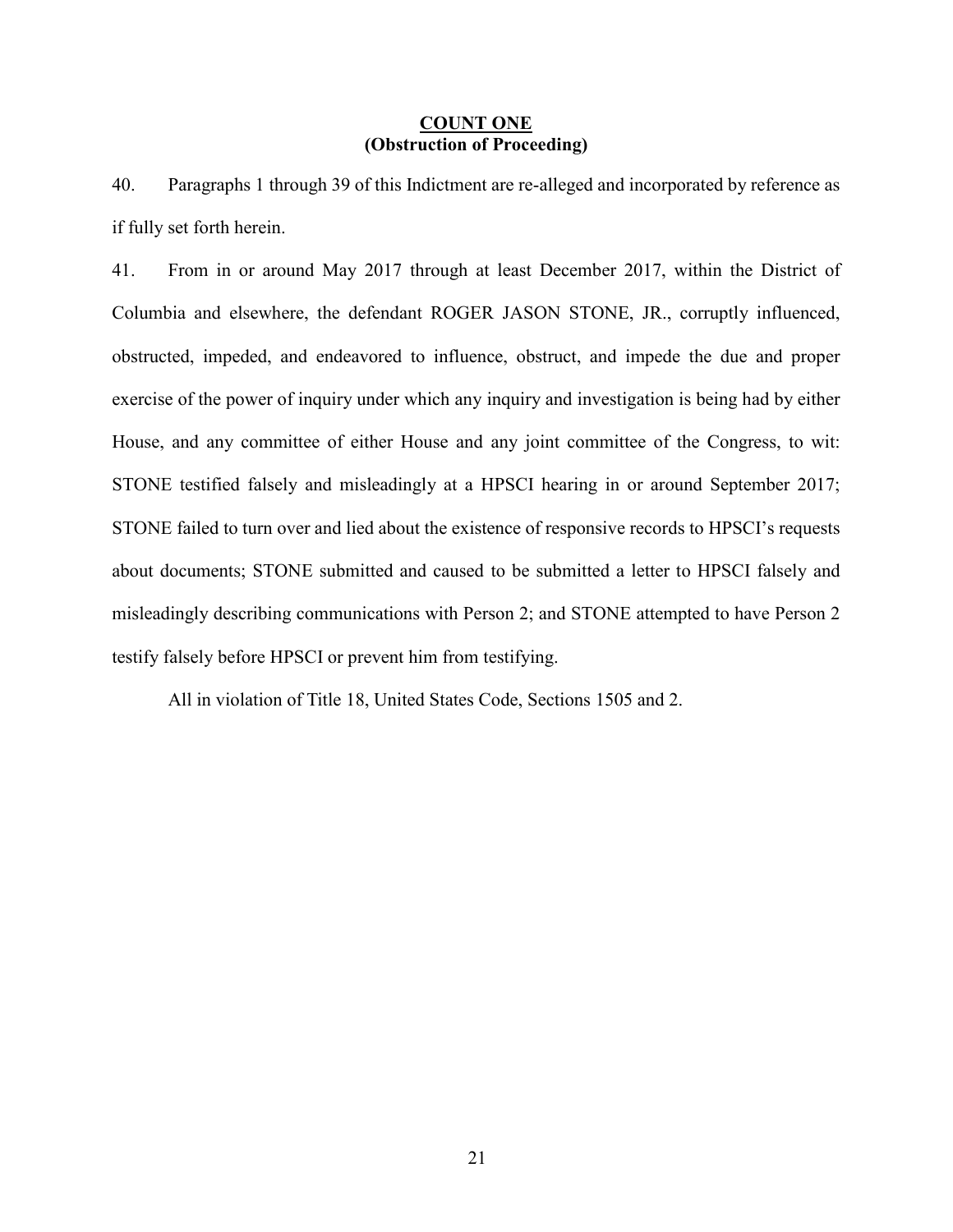# **COUNTS TWO THROUGH SIX (False Statements)**

42. Paragraphs [1](#page-0-0) through [39](#page-18-0) of this Indictment are re-alleged and incorporated by reference as if fully set forth herein.

43. On or about September 26, 2017, within the District of Columbia and elsewhere, in a matter within the jurisdiction of the legislative branch of the Government of the United States, the defendant ROGER JASON STONE, JR., knowingly and willfully made and caused to be made materially false, fictitious, and fraudulent statements and representations, to wit:

| Count                   | <b>False Statement</b>                                                                                                                                                                                                                                                                 |
|-------------------------|----------------------------------------------------------------------------------------------------------------------------------------------------------------------------------------------------------------------------------------------------------------------------------------|
| $\overline{2}$          | STONE testified falsely that he did not have<br>emails with third parties about the head of<br>Organization 1, and that he did not have any<br>documents, emails, or text messages that refer<br>to the head of Organization 1.                                                        |
| 3                       | STONE testified falsely that his August 2016<br>references to being in contact with the head of<br>Organization<br>references<br>1 were<br>to<br>communications with a single "go-between,"<br>"mutual friend," and "intermediary," who<br>STONE identified as Person 2.               |
| $\overline{\mathbf{4}}$ | STONE testified falsely that he did not ask the<br>person he referred to as his "go-between,"<br>"mutual friend," and "intermediary,"<br>to<br>communicate anything to the head of<br>and did not<br>Organization 1<br>the<br>ask<br>intermediary to do anything on STONE's<br>behalf. |
| 5                       | STONE testified falsely that he and the person<br>he referred to as his "go-between," "mutual<br>friend," and "intermediary" did<br>not<br>communicate via text message or email about<br>Organization 1.                                                                              |
| 6                       | STONE testified falsely that he had never<br>discussed his conversations with the person he<br>referred to as his "go-between," "mutual                                                                                                                                                |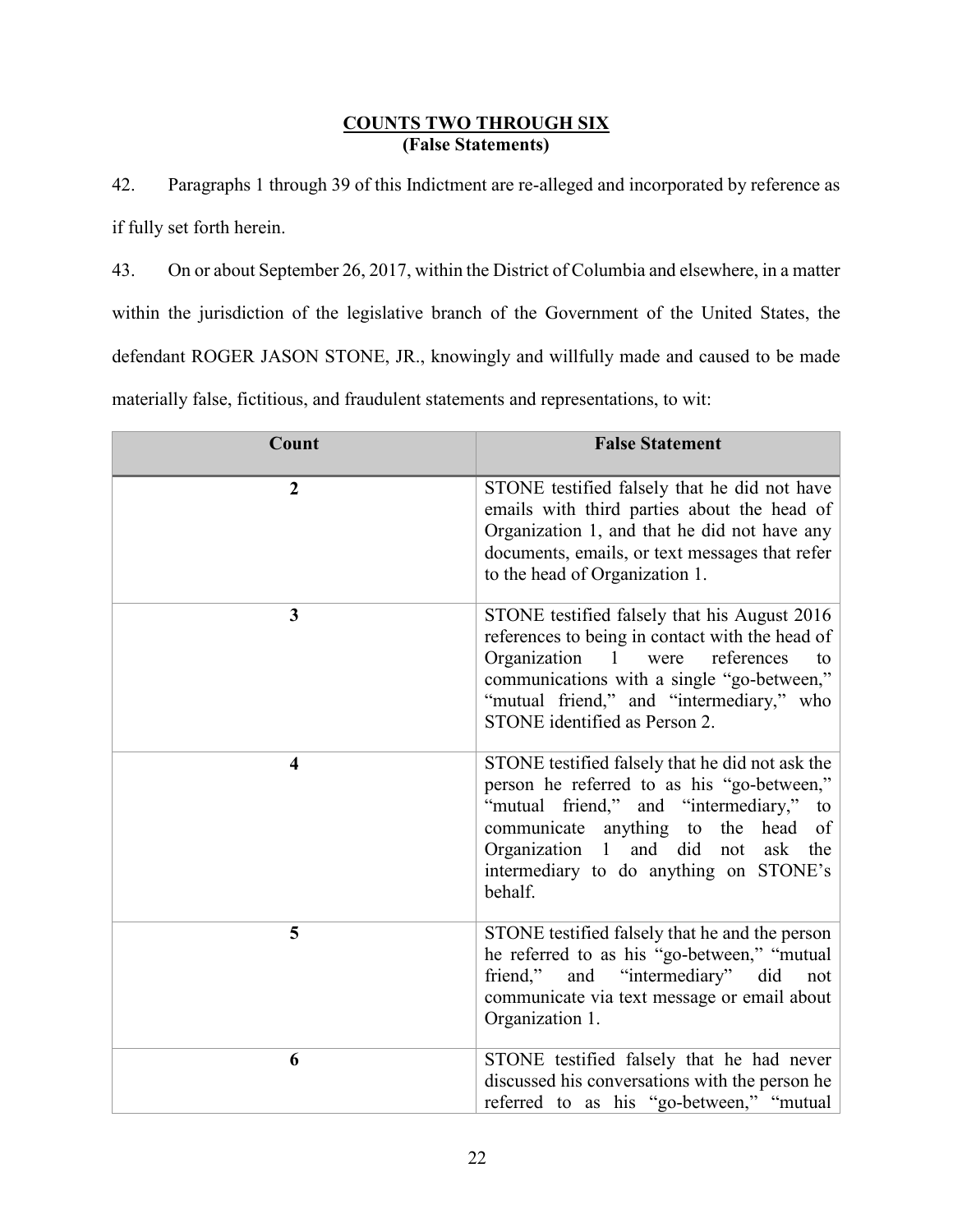| Count | <b>False Statement</b>                                                     |
|-------|----------------------------------------------------------------------------|
|       | friend," and "intermediary" with anyone<br>involved in the Trump Campaign. |

All in violation of Title 18, United States Code, Sections 1001(a)(2) and 2.

# **COUNT SEVEN (Witness Tampering)**

44. Paragraphs [1](#page-0-0) through [39](#page-18-0) of this Indictment are re-alleged and incorporated by reference as if fully set forth herein.

45. Between in or around September 2017 and present, within the District of Columbia and elsewhere, the defendant ROGER JASON STONE, JR., knowingly and intentionally corruptly persuaded and attempted to corruptly persuade another person, to wit: Person 2, with intent to influence, delay, and prevent the testimony of any person in an official proceeding.

All in violation of Title 18, United States Code, Section 1512(b)(1).

\_\_\_\_\_\_\_\_\_\_\_\_\_\_\_\_\_\_\_\_\_\_\_\_ Robert S. Mueller, III Special Counsel U.S. Department of Justice

A TRUE BILL:

\_\_\_\_\_\_\_\_\_\_\_\_\_\_\_\_\_\_\_\_\_\_\_\_

Foreperson